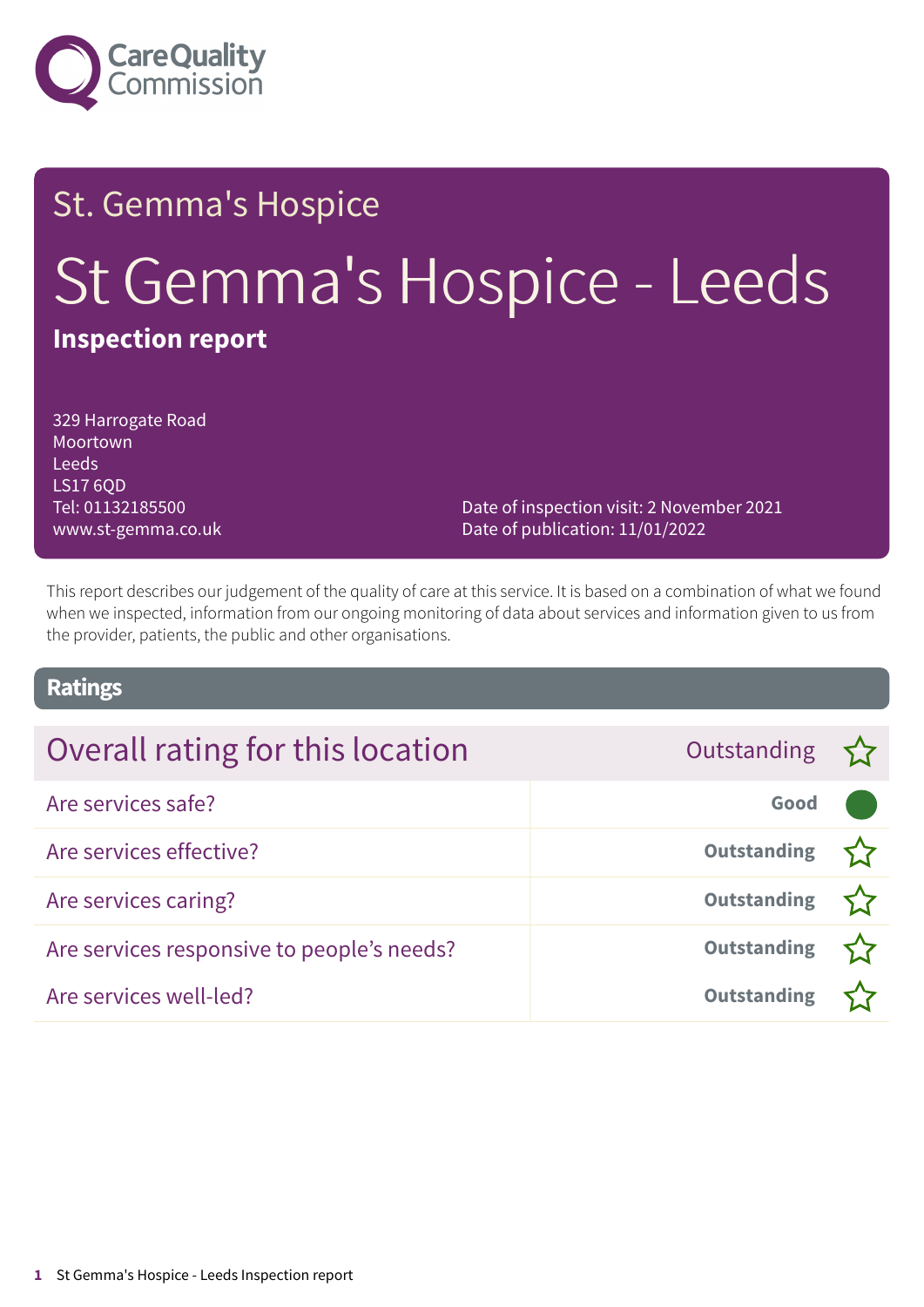#### **Overall summary**

Our rating of this service stayed the same. We rated it as outstanding because:

- There was a holistic approach to assessing, planning and delivering care and treatment to people who use the services. The safe use of innovative and pioneering approaches to care and how it is delivered were actively encouraged. All staff were actively engaged in activities to monitor and improve quality and outcomes. Teams were committed to working collaboratively and found innovative ways to deliver more joined-up care to people who use services.
- Staff treated patients with compassion and kindness, respected their privacy and dignity, took account of their individual needs, and helped them understand their conditions. They provided emotional support to patients, families and carers and went above and beyond what would have been expected to meet individual needs and wishes.
- Services were delivered in a way to ensure flexibility, choice and continuity of care and were tailored to meet patients' individual needs and wishes. The service planned and provided care in a way that fully met the needs of local people and the communities served. It also worked proactively with others in the wider system and local organisations to plan care and improve services.
- Leaders ran services well, led innovations and supported staff to develop their skills. Staff understood the vision and values, and how to apply them in their work. Staff were motivated to provide the best care they could for their patients. There was a common focus on improving the quality and sustainability of care and people's experiences. Staff were proud to work at the service and felt respected, supported and valued. Leaders operated effective governance processes and staff at all levels were clear about their roles and accountabilities. The service engaged well with patients, staff and the local community.

We found areas of good practice:

• The service had enough staff to care for patients and keep them safe. Staff had training in key skills, understood how to protect patients from abuse, and managed safety well. The service controlled infection risk well. Staff assessed risks to patients, acted on them and kept good care records. They managed medicines well. The service managed safety incidents well and learned lessons from them. Staff collected safety information and used it to improve the service.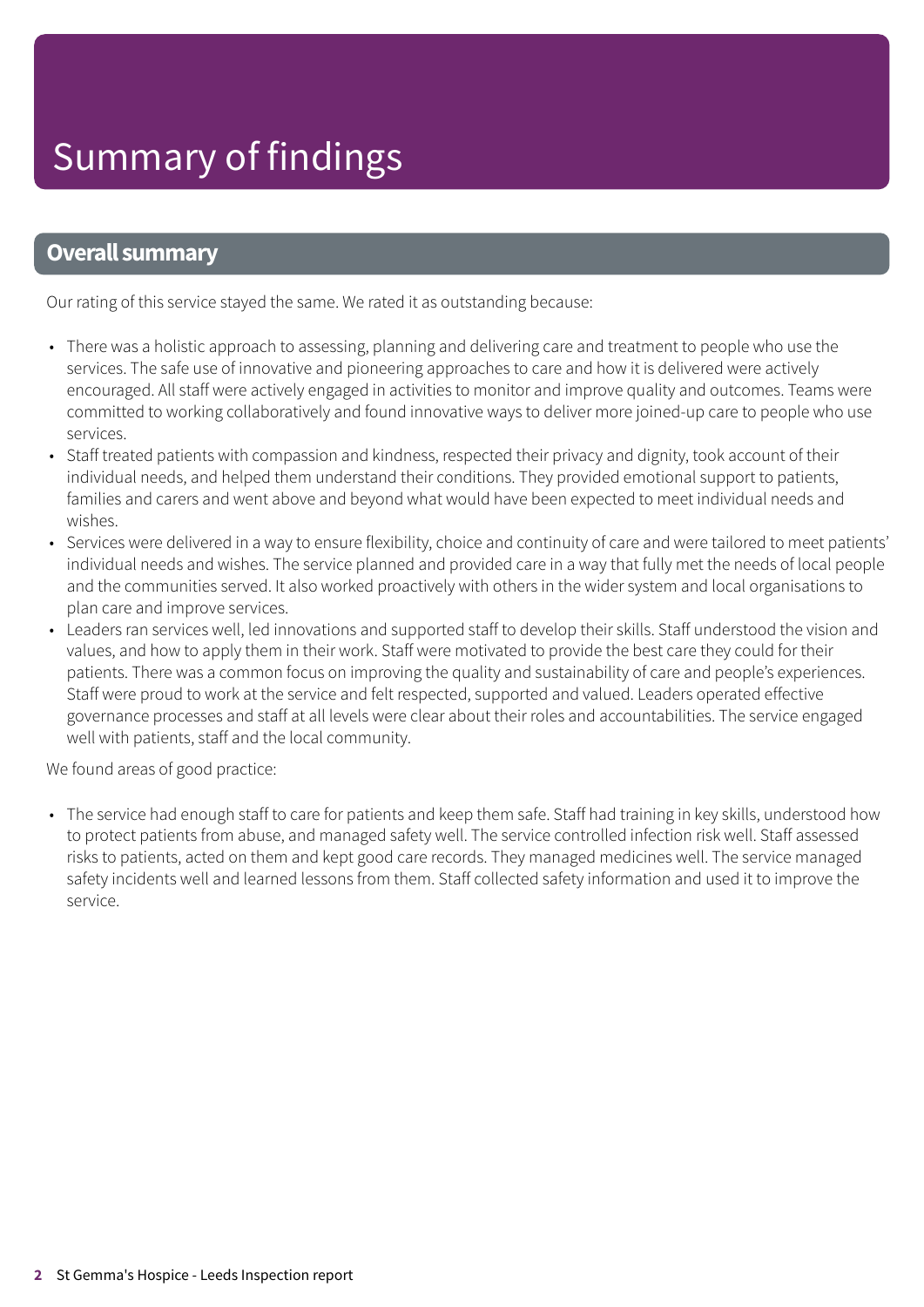### Summary of findings

#### **Ourjudgementsabouteachofthemainservices**

#### **Service Rating Summary of each main service**

**Hospice services for adults**



**Outstanding**  $\sum$  • Our rating of this service stayed the same. We rated it as outstanding. See the summary above for details.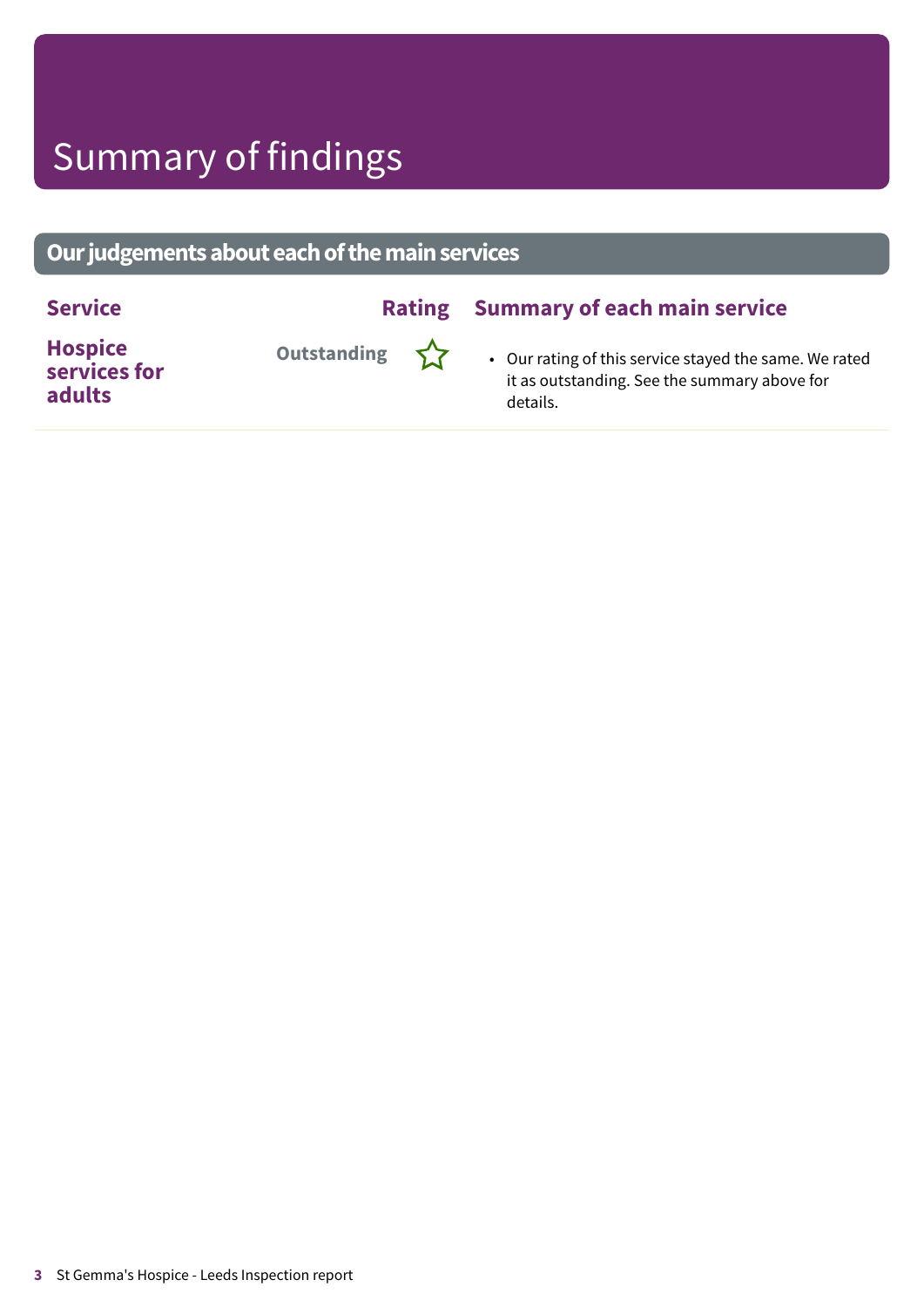## Summary of findings

#### **Contents**

| Summary of this inspection                   | Page           |
|----------------------------------------------|----------------|
| Background to St Gemma's Hospice - Leeds     | .5.            |
| Information about St Gemma's Hospice - Leeds | .5             |
| Our findings from this inspection            |                |
| Overview of ratings                          | $\overline{7}$ |
| Our findings by main service                 | 8              |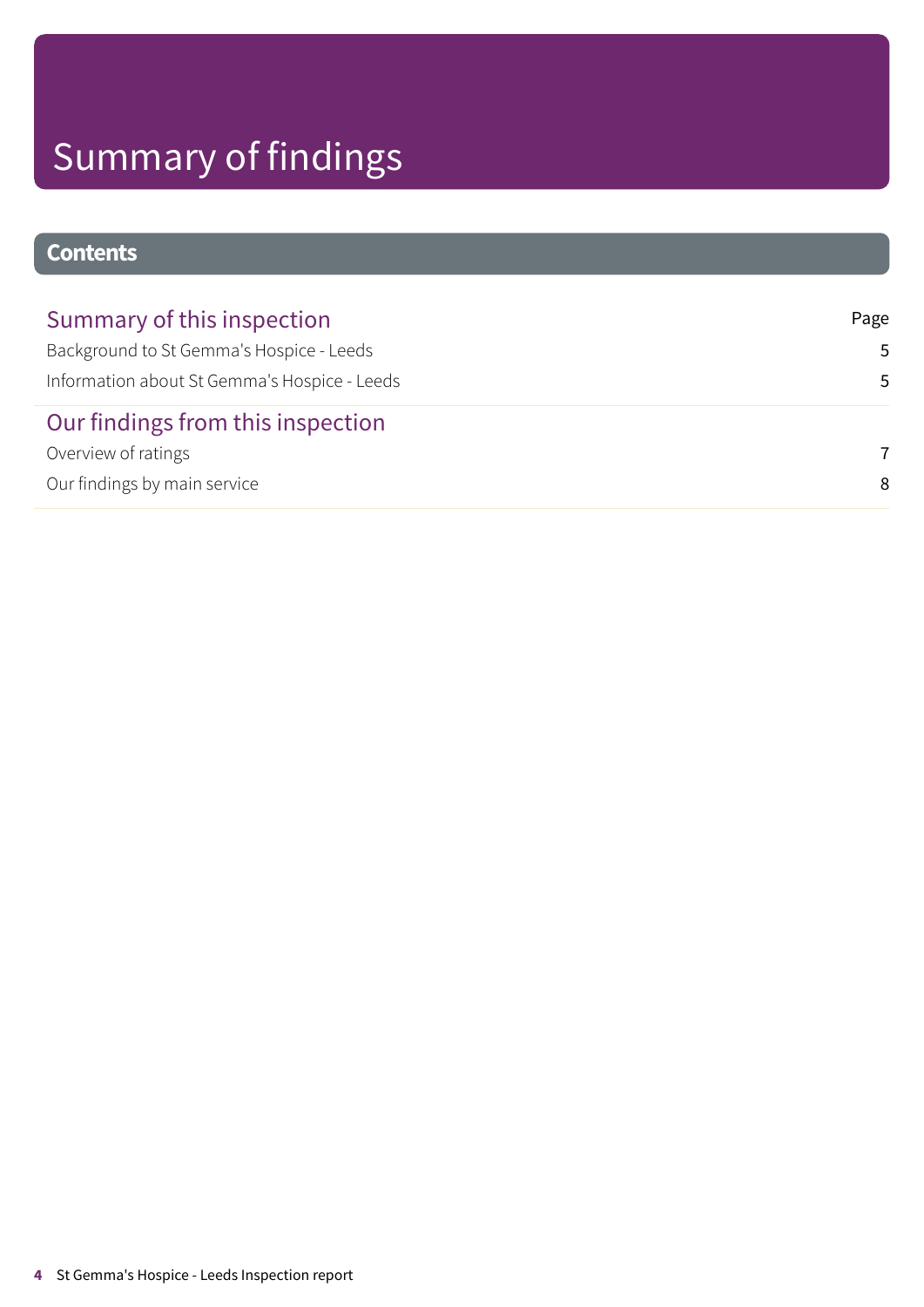#### <span id="page-4-0"></span>**Background to St Gemma's Hospice - Leeds**

St Gemma's University Teaching Hospice provides palliative and end of life care support to patients living in Leeds with a life limiting or terminal illness. The hospice has 32 inpatient beds, five of which were nurse led beds for patients without complex palliative care needs who wished to die at the hospice. At the time of the inspection the hospice had reduced be occupancy to allow for social distancing requirements and was caring for up to 16 patients on the inpatient unit.

Facilities include an inpatient unit, community and specialist palliative care services, day and out-patient services. Services include complimentary therapies and emotional, spiritual and bereavement support. The Academic Unit of Palliative Care is managed in partnership with the local university and undertakes research projects and delivers training in a range of specialist palliative care subjects.

The chief nurse was the registered manager.

The service is registered with the CQC to provide:

Treatment of disease, disorder and injury

Diagnostic and screening procedures

#### <span id="page-4-1"></span>**Howwecarriedoutthis inspection**

We visited the inpatient unit and observed a clinical nurse specialist home visit. We spoke with staff delivering inpatient, community and bereavement services. We held interviews with service leads, executives and the chair of the board of trustees. We spoke with 35 staff and volunteers including clinical nurse specialists, nurse consultants, registered nurses, health care assistants, doctors, bereavement staff, catering staff, housekeeping and facilities staff, reception and non-clinical staff. We also spoke with three patients and two relatives who had experienced support from hospice staff. We observed care and treatment provided in the inpatient unit, reviewed data about the service and reviewed three patient care records and 12 prescription charts.

We undertook this inspection as part of a random selection of services rated Good and Outstanding to test the reliability of our new monitoring approach.

You can find information about how we carry out our inspections on our website: https://www.cqc.org.uk/what-we-do/ how-we-do-our-job/what-we-do-inspection.

#### **Outstanding practice**

We found the following outstanding practice:

• The hospice worked to improve patient outcomes and care within St Gemma's Hospice and beyond, by undertaking research, publishing articles and sharing innovative practice. They benchmarked against other services and worked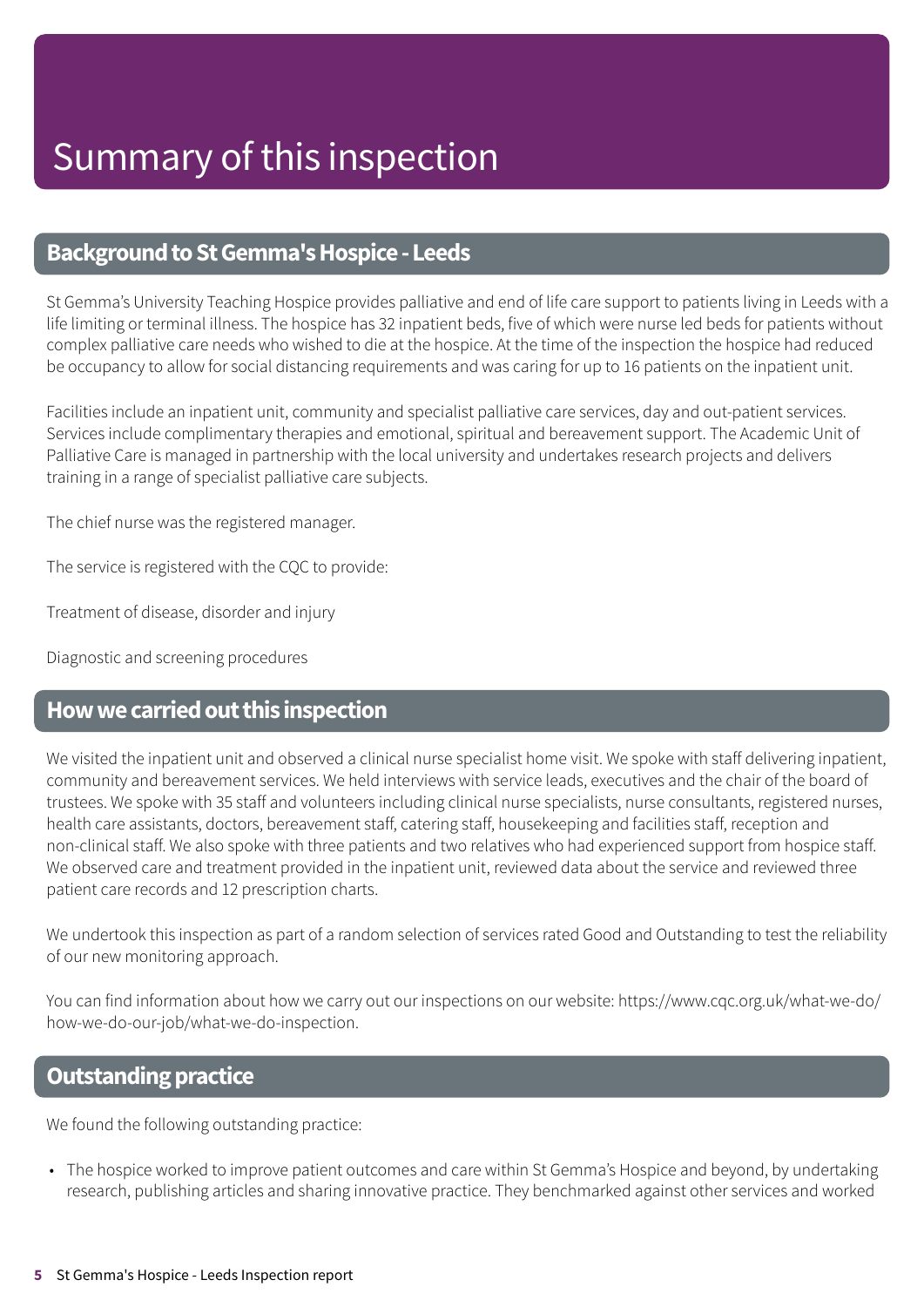### Summary of this inspection

collaboratively with the wider palliative and end of life care systems within the community to develop standards and evaluate practice. They had a well-established approach to using outcome measurers and monitored and reported these using monthly dashboards. They used quality improvement activities to demonstrate care in line with published research.

- Staff demonstrated the highest level of compassion. There were examples of where staff had gone the extra mile to support patients and those close to them at the end of life. This included supporting patients to connect with estranged family members at the end of life. They had also expanded their bereavement services during the pandemic, including providing support for young people at risk of losing older relatives. Feedback from patients and those close to them was consistently positive.
- Services were delivered in a way to ensure flexibility, choice and continuity of care and were tailored to meet patients' individual needs and wishes. The service planned and provided care in a way that fully met the needs of local people and the communities served. The hospice had worked to increase the inclusion of underrepresented patient groups as part of their strategy. This showed that the hospice supported a higher proportion of patients from ethnic minority groups. They had also worked to increase access for older patients, those with dementia and patients who were homeless.
- Leaders ran services well, led innovations and supported staff to develop their skills. There was a common focus on improving the quality and sustainability of care and people's experiences, including in the wider community. They shared research, best practice and innovation to influence improvements to palliative and end of life care. In 2020 the hospice was 18th in the Times top 100 not for profit organisations. They had won the Nursing Times team of the year award in 2021, for the work undertaken on widening access for homeless and vulnerably housed people.

#### **Areas forimprovement**

Action the service MUST take is necessary to comply with its legal obligations. Action a trust SHOULD take is because it was not doing something required by a regulation, but it would be disproportionate to find a breach of the regulation overall, to prevent it failing to comply with legal requirements in future, or to improve services.

#### **Action the service SHOULD take to improve:**

• The service should continue to review the safeguarding training needs of all patient-facing staff and meet the requirements as set out in national guidance.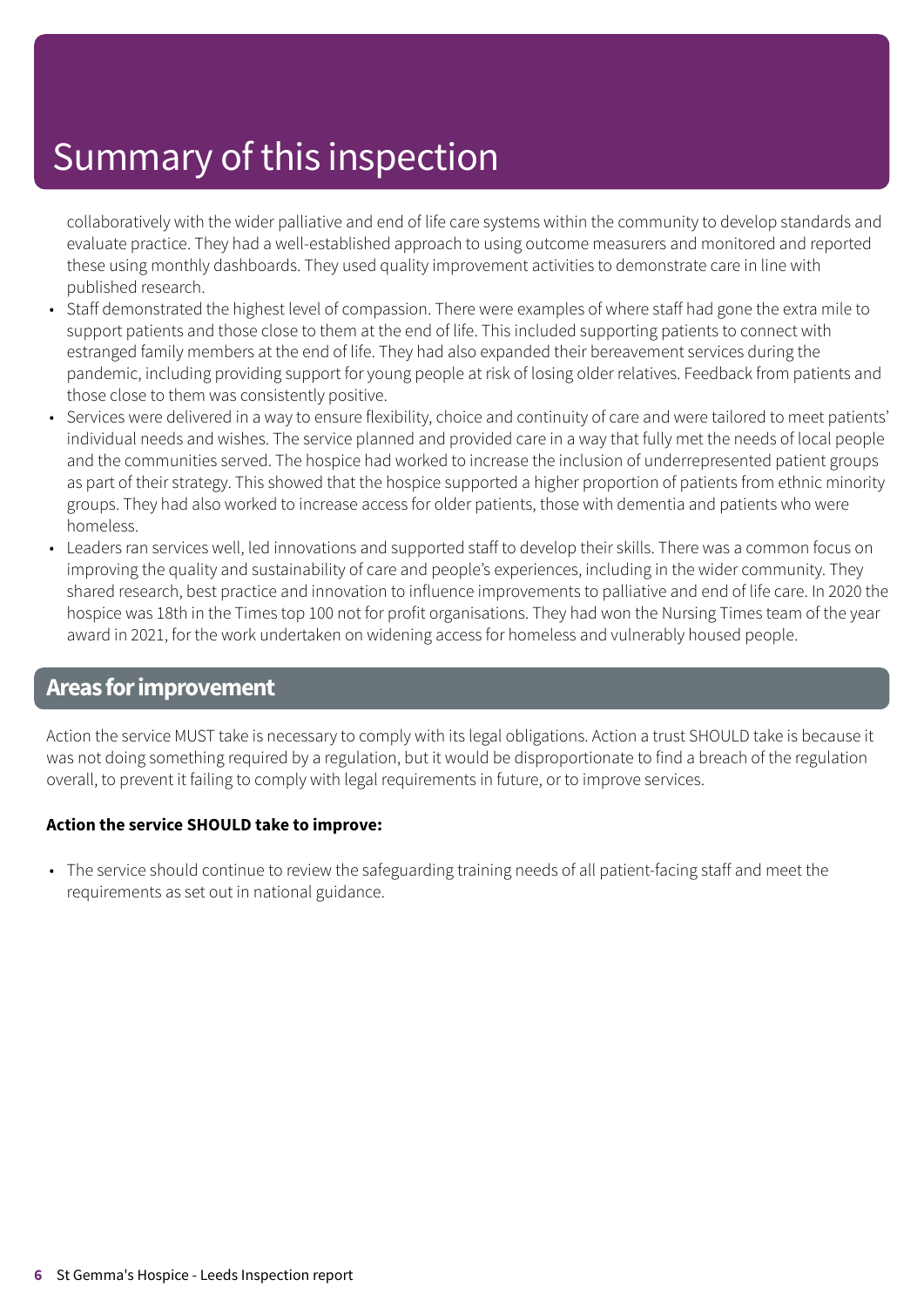### **Our findings**

#### <span id="page-6-0"></span>**Overview of ratings**

Our ratings for this location are:

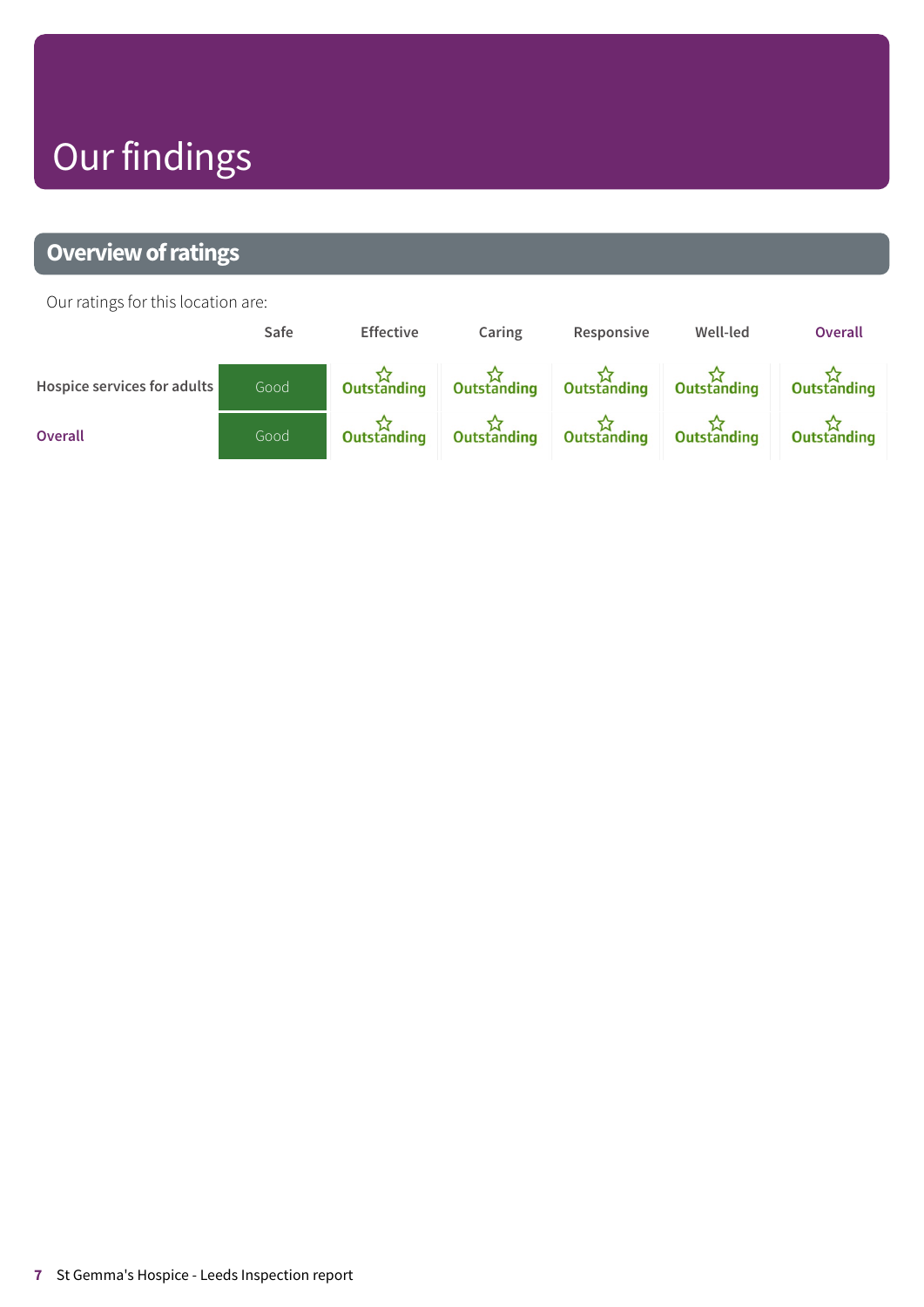**Good –––**

### <span id="page-7-0"></span>Hospice services for adults

| Safe             | Good               |  |
|------------------|--------------------|--|
| <b>Effective</b> | Outstanding        |  |
| Caring           | <b>Outstanding</b> |  |
| Responsive       | <b>Outstanding</b> |  |
| <b>Well-led</b>  | <b>Outstanding</b> |  |

#### **Are Hospice services for adults safe?**

Our rating of safe stayed the same. We rated it as good.

#### **Mandatory training**

#### **The service provided mandatory training in key skills to all staff and made sure everyone completed it.**

Staff received and kept up to date with their mandatory training. The training compliance rate was 90% which was in line with the hospice target. Training compliance ranged between 85% for information technology security and 100% for fire safety and manual handling. All other mandatory training compliance was over 90%.

The mandatory training was comprehensive and met the needs of patients and staff. Mandatory training modules included infection control, information governance, health and safety and equality and diversity.

Managers monitored mandatory training and alerted staff when they needed to update their training. They monitored non-compliance and took action to address shortfalls in completion. Mandatory training rates reports were shared at senior leadership meetings as part of hospice governance processes.

#### **Safeguarding**

#### Staff understood how to protect patients from abuse and the service worked well with other agencies to do **so. Staff had training on how to recognise and report abuse and they knew how to apply it.**

Staff received training specific for their role on how to recognise and report abuse. All staff completed level one awareness training and clinical staff completed level two training. Some senior members of staff and social work staff had completed level three safeguarding training.

Staff could give examples of how to protect patients from harassment and discrimination, including those with protected characteristics under the Equality Act. Staff demonstrated a good understanding of safeguarding processes and gave examples of when these had been implemented.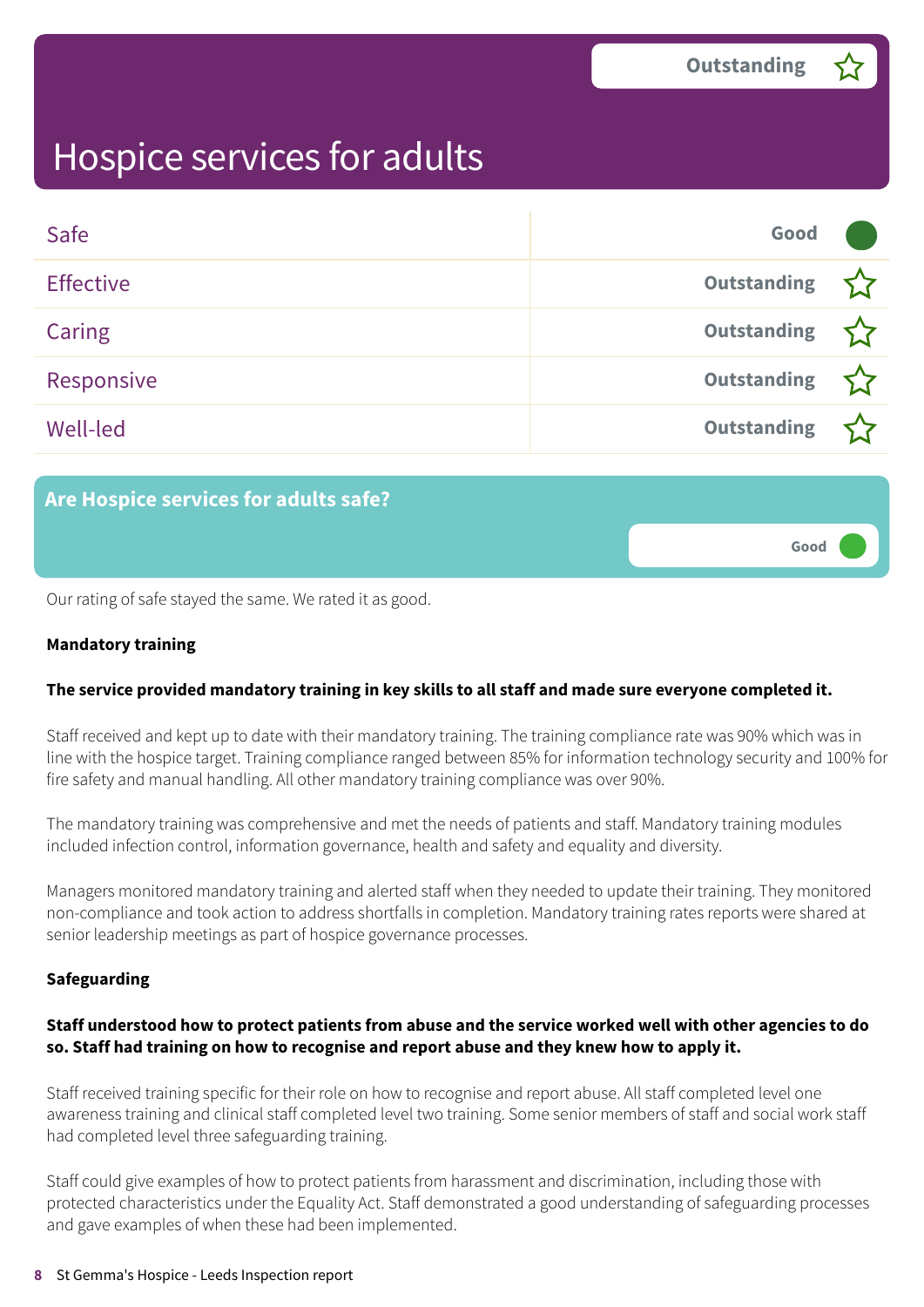Staff knew how to identify adults and children at risk of, or suffering, significant harm and worked with other agencies to protect them. Staff understood what constituted a safeguarding concern and knew how to escalate concerns internally and externally. External contact numbers were included in the safeguarding protocols for both adults and children.

Staff knew how to make a safeguarding referral and who to inform if they had concerns. There were clear flow charts on how to escalate concerns and staff completed standard referral forms which were routinely monitored by managers. There were clear contact details for raising alerts with external authorities and staff knew how to access these.

Staff followed safe procedures for children visiting the ward. They ensured all children were supervised by a parent or guardian.

#### **Cleanliness, infection control and hygiene**

#### **Staff used infection control measures when visiting patients on wards and transporting patients after death.**

Ward areas were clean and had suitable furnishings which were clean and well-maintained. We saw that cleaning standards were high, and the environment was tidy.

The service generally performed well for cleanliness. Monthly cleanliness and infection control audits were carried out. These showed performance was at 100% in September 2021. Hand hygiene audits for both wards was also at 100%.

Cleaning records were up-to-date and demonstrated that all areas were cleaned regularly. This included high touch areas such as door handles.

Staff followed infection control principles including the use of personal protective equipment (PPE). The hospice had undertaken a COVID-19 risk assessment and followed national guidance. PPE guidance was visible for each patient, depending on their COVID status and activities undertaken. There were clear PPE donning and doffing areas. Scrubs and uniform bags were provided to all clinical staff to reduce the risk of cross infection. There were arrangements in place to test staff and patients and there were screening processes in place for all visitors. Staff caring for COVID positive patients had received additional training. Rooms had been measured to ensure clear guidance for social distancing, with a maximum number of occupants clearly identified. Leads had been involved in a local outbreak planning group and an internal outbreak plan had been developed.

Staff cleaned equipment after patient contact and labelled equipment to show when it was last cleaned. Clinical equipment was visibly clean, and 'I am clean' stickers were in use to demonstrate this.

#### **Environment and equipment**

#### The design, maintenance and use of facilities, premises and equipment kept people safe. Staff were trained to **use them. Staff managed clinical waste well.**

Patients could reach call bells and staff responded quickly when called. Patients told us that staff responded promptly to any requests for help.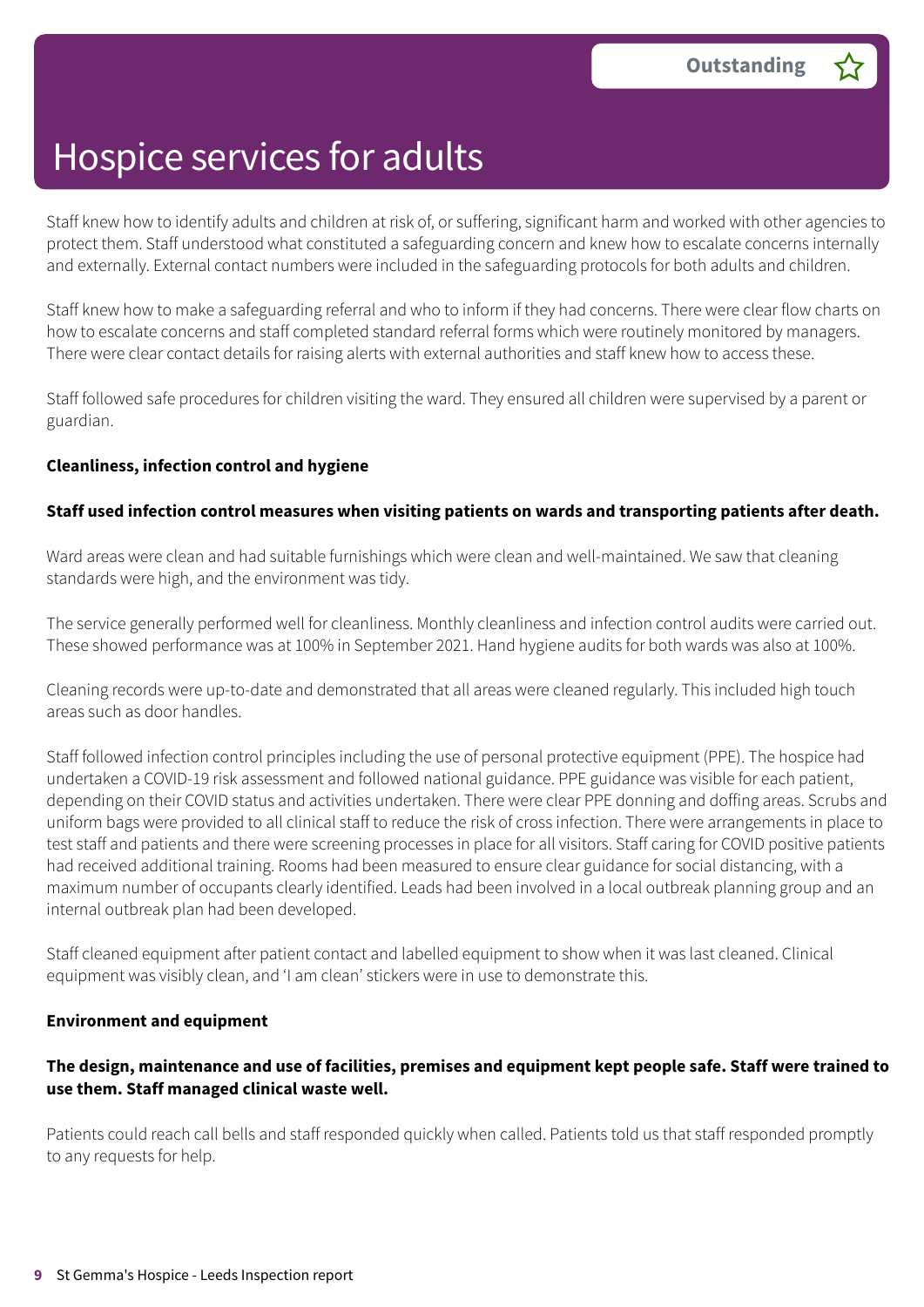The design of the environment followed national guidance. Due to the pandemic all patients were cared for in their own room and shared bays were not in use. As a result, bed availability had reduced from 32 to 20. Isolation arrangements were in place for patients who tested positive. In the event of an outbreak the hospice was to be zoned into COVID positive and negative wards.

Staff carried out daily safety checks of specialist equipment. They ensured that emergency equipment and essential equipment such as syringe pumps (for continuous administration of palliative and end of life care medicines) were routinely monitored, maintained and accessible.

The service had suitable facilities to meet the needs of patients' families. Families could visit in patient rooms during the pandemic and stay overnight when needed. Outside of these restrictions there were family areas accessible for loved ones to stay overnight.

The service had enough suitable equipment to help them to safely care for patients. Staff told us that equipment was readily available and there were no concerns with access.

Staff disposed of clinical waste safely. We observed appropriate segregation of clinical and non-clinical waste. Sharps containers were clean, labelled and not overfilled.

#### **Assessing and responding to patient risk**

#### **Staff completed and updated risk assessments for each patient and removed or minimised risks. Risk assessments considered patients who were deteriorating and in the last days or hours of their life.**

Staff used a nationally recognised tool to identify deteriorating patients and escalated them appropriately. The hospice had implemented a modified early warning score in 2018, to support the identification of deterioration in those patients appropriate for medical intervention. The score was used to prompt appropriate escalation for active treatment interventions. In addition, they identified patients based on their phase of illness through regular monitoring of outcome scales and recognised patients who were in the last days of life.

Staff completed risk assessments for each patient on admission, using a recognised tool, and reviewed this regularly, including after any incident. Staff knew about and dealt with any specific risk issues. For example, relating to sepsis, falls and pressure ulcers. They used nationally recognised risk assessment tools to identify risks associated with malnutrition, the use of bed rails and manual handling considerations.

The service had 24-hour access to mental health liaison and specialist mental health support. Staff completed, or arranged, psychosocial assessments and risk assessments for patients thought to be at risk of self-harm or suicide. They had internal psychological support services and could refer patients for more specialist mental health support.

Staff shared key information to keep patients safe when handing over their care to others. Handovers included a holistic approach to assess physical, emotional and social needs and staff ensured these aspects of the assessment process bore equal weight in identifying risks to patient wellbeing.

Shift changes and handovers included all necessary key information to keep patients safe. Staff had enough time to share information during shift changeovers.

#### **Nurse staffing**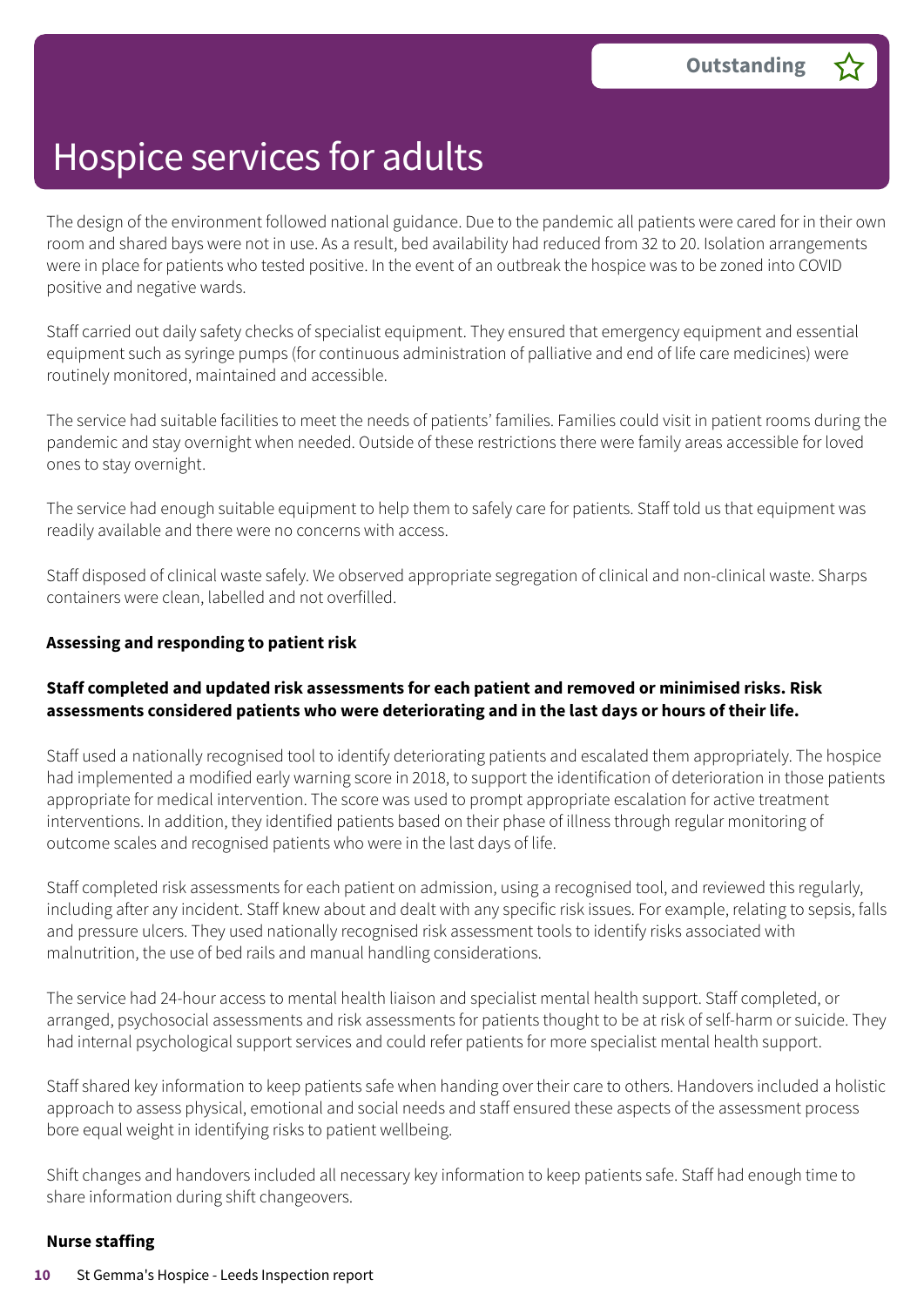#### The service had enough staff with the right qualifications, skills, training and experience to keep patients safe **from avoidable harm and to provide the right care and treatment. Managers regularly reviewed and adjusted staffing levels and skill mix, and gave bank, agency and locum staff a full induction.**

The service had enough nursing and support staff to keep patients safe. Managers accurately calculated and reviewed the number and grade of nurses, nursing assistants and healthcare assistants needed for each shift in accordance with national guidance. Staffing levels were planned and reviewed so that patients received safe care and treatment. Data up to the end of September 2021 showed five whole time equivalent (WTE) registered nurse vacancies and 2.79 WTE healthcare assistant vacancies on the inpatient unit. Managers were actively recruiting to vacant posts and had appointed new staff. A monthly quality assurance scorecard showed that inpatient unit score was at 77% which was rated red. Managers told us they managed the risk by reducing the bed occupancy on the unit and monitoring dependency. For example, at the time of the inspection 15 of the 20 beds were in use due to the reduction in planned staff numbers and the impact of sickness and self-isolation on staffing.

Community and day hospice staffing was at 87% and rated amber. Allied health professional staffing was at 93%. Family support and spiritual care teams were at 100%.

The managers could adjust staffing levels daily according to the needs of patients. Patient dependency was monitored and there was an escalation procedure. This was utilised if staffing levels fell below planned numbers. Action included using nursing staff from other areas, staff taking on additional hours or the use of bank staff. Staffing levels were reported as an incident if they fell below a ratio of one registered nurse to six patients or in the community if clinical nurse specialist numbers fell below five. Other triggers included if a 'red flag' such as an urgent visit not taking place or a prescribing error in community, or delayed analgesia or missed care on the inpatient unit. Incident data showed that no such incidents had been reported in the year to date. Staffing concerns were escalated to senior staff or on call managers. There was a daily staffing huddle where senior staff reviewed the numbers in each department.

The number of nurses and healthcare assistants matched the planned numbers. Acuity and dependency tools were in use on the inpatient unit to monitor patient dependency and ensure that the planned and actual staffing numbers reflected need. Referrals were reviewed daily to ensure that appropriate staff to patient ratios were in place. Staffing rotas at the time of inspection showed that actual staffing matched planned levels.

Managers limited their use of bank and agency staff and requested staff familiar with the service. Managers made sure all bank and agency staff had a full induction and understood the service. They had regular bank staff who had received appropriate induction, training and support within the service. Agency staff were used when necessary, primarily to assist with one to one care needs.

#### **Medical staffing**

#### **The service had enough medical staff with the right qualifications, skills, training and experience to keep patients safe from avoidable harm and to provide the right care and treatment**.

The service had enough medical staff to keep patients safe. The medical staff matched the planned number. Medical staffing was at full establishment with 3.2 whole time equivalent consultants and 4.5 non-consultant medical staff.

The service always had a consultant on call during evenings and weekends. The hospice consultants participated in a city-wide specialist palliative care consultant on call rota.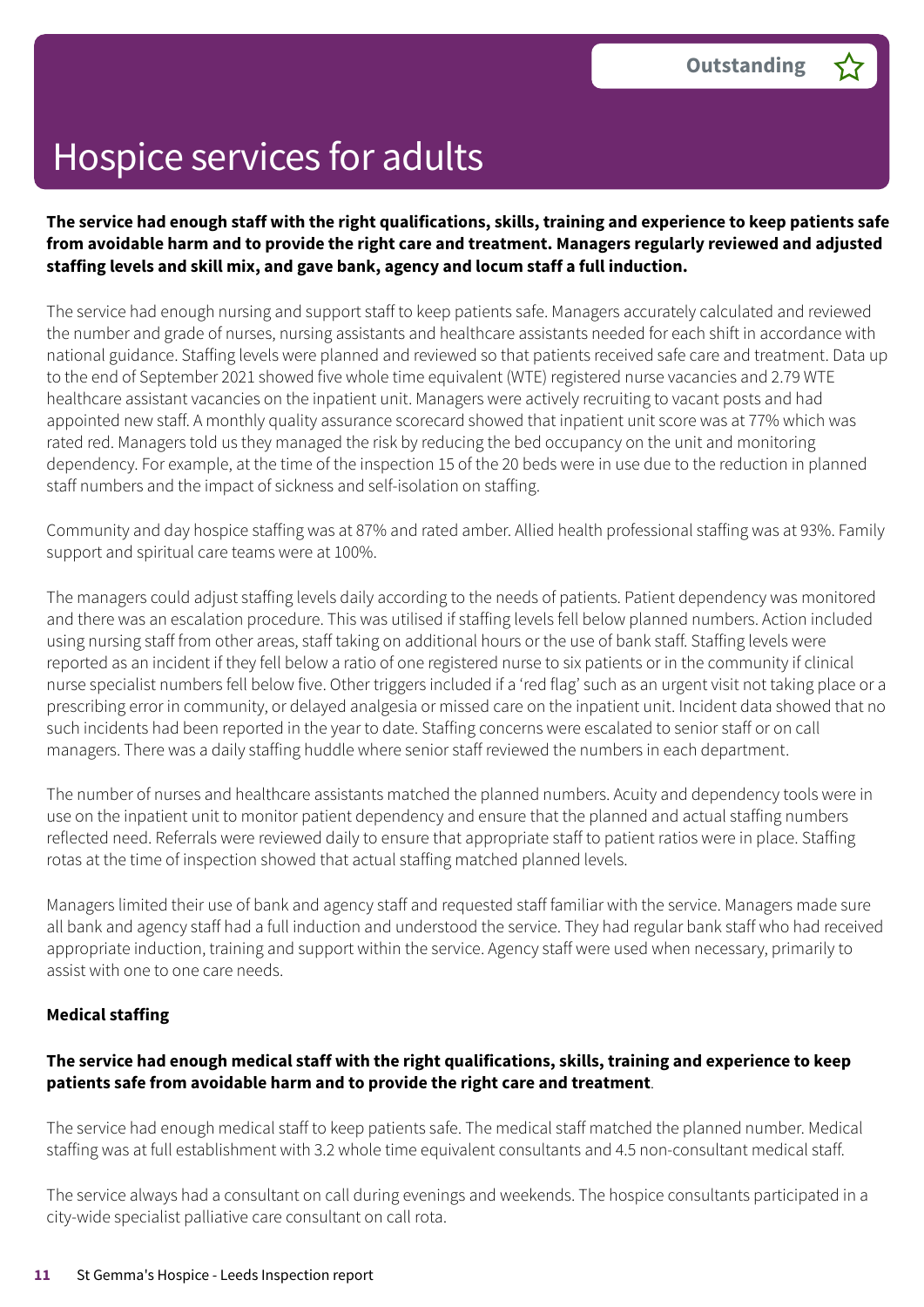#### **Records**

#### Staff kept detailed records of patients' care and treatment. Records were clear, up to date, stored securely **and easily available to all staff providing care.**

Patient notes were comprehensive, and all staff could access them easily. Patient notes were held on an electronic patient record system with appropriate access controls. Records were audited and results reported to the quality assurance group. The documentation audit was completed in October 2021, so had not been analysed and presented at the time of the inspection. Thirteen patients were included in the audit and documentations standards were assessed for every patient. Initial results showed that records relating to patient information, care plans and assessment and recorded outcomes measures were appropriately completed. Areas for improvement included consent to use medicines during admission and documentation of concerns about sharing data. Record audits were carried out routinely and leads told us that once the audit report had been completed, an action plan to improve would be implemented, with a re-audit date.

Patient care plans were reviewed as part of the ward monthly audits. Results for September 2021 showed that care plans and assessments were appropriately completed.

Records were stored securely. Electronic records were encrypted, and password protected. Paper records were kept locked when not in use.

#### **Medicines**

#### **The service used systems and processes to safely prescribe, administer, record and store medicines.**

Staff followed systems and processes when safely prescribing, administering, recording and storing medicines. The service had non-medical prescribers in addition to doctors. The service had a dedicated pharmacist team who worked at the hospice. Medicines were supplied by a combination from the local Trust, the local community pharmacy and direct from suppliers. The pharmacist was actively engaged in medicines optimisation and provided leadership and advice. A pharmacy technician ensured stock medicines were available and suitable for use. The pharmacist attended MDT meetings and worked with the senior leadership team to ensure the safe use of medicines within the service.

Staff reviewed patients' medicines regularly and provided specific advice to patients and carers about their medicines. There was an electronic prescribing system in place and prescribing was clear, safe and appropriate to be able to respond to symptoms that patients may experience during their stay. It was clear to staff which medicines were to be administered for which symptom and in which order. If medicines were not administered, reasons were clearly contained within the electronic record. Staff reviewed patient's medicines regularly and there was evidence of medicines being appropriately titrated to respond to patients' increasing symptoms or to take into account other medical conditions (for example renal or hepatic disease). This included prompt and adequate pain relief. People receiving medicines by syringe pumps (medicines delivered through the skin) were regularly monitored and although these remained on paper records, they were cross referenced within the electronic system to ensure people remained safe. The service allowed single nurse administration of Controlled Drugs to ensure that people received their medicines in a timely manner, and this was closely monitored. At discharge the patients were provided with a list of their medicines and how to take them.

People were able to access non-prescribed medication so there was no delay in getting medicines to treat minor ailments. Emergency medicines were available should they be required.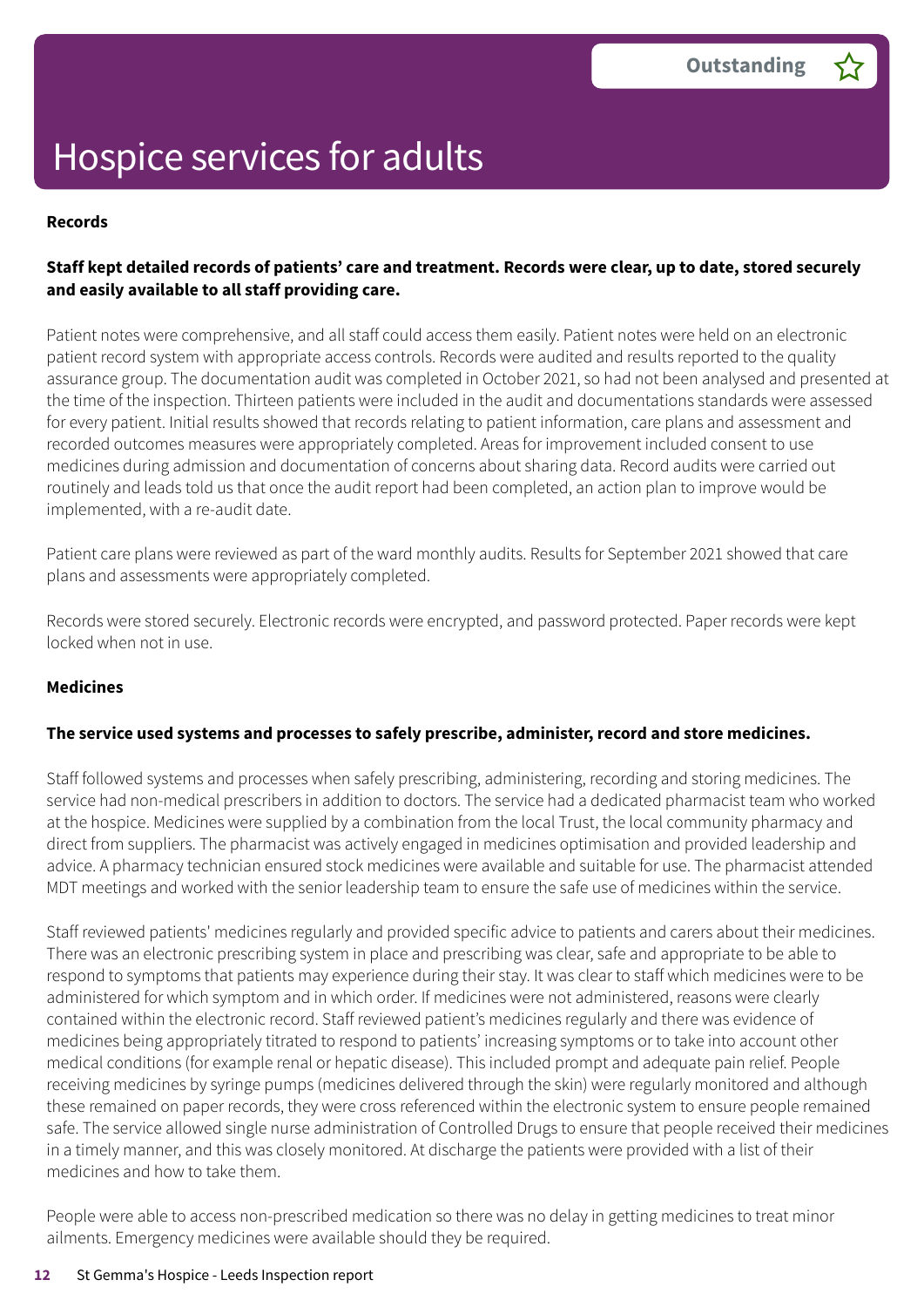The service had a medicines policy and staff followed it. Prescription stationery was safely stored and controlled.

Medicines were prescribed off-label and occasionally unlicensed medicines were used within the hospice. This means the use of these medicines is not covered by the manufacturer. This prescribing was guided by standard practice within palliative care and prescribers gave additional information to people if required.

Staff followed current national practice to check patients had the correct medicines, although there was no data available to see if this check (medicine reconciliation) was carried out in a timely manner. Ideally this should be completed within 72 hours to ensure that people's normal medicines are continued appropriately.

There was a procedure in place to allow people to self-administer their own medicines if they wished and facilities were available within people's rooms so they could keep their medicines safely with them.

The service had a system to ensure staff knew about safety alerts and incidents, however the service was unaware of an alert ensuring people who took steroids were adequately informed and carried an alert card. This should have been actioned by May 2021. Senior staff told us that at the time of the alert they were transferring from a paper to an electronic monitoring process. Following the inspection, we were informed that action had been taken to address the specific steroid alert by the pharmacist and that this was scheduled to be reviewed at the pharmacy group meeting the following week.

Staff reported medication incidents and near misses. Incidents were then reviewed at the Pharmacy Group Meeting. There was evidence that actions had been completed, processes revised, and learning shared with hospice staff.

There was active collaboration across the locality with participation in the evidence-based practice group and involvement at the Leeds palliative care network (LPCN) group. This group produced city wide guidance for safe prescribing and participated in cross site audits.

The service conducted audits to assess compliance against the medicines policy including management of Controlled Drugs. There was evidence that issues identified within these audits were addressed and learning shared.

All relevant staff had received medicines training including an annual update.

#### **Incidents**

#### **The service managed patient safety incidents well. Staff recognised and reported incidents and near misses. Managers investigated incidents and shared lessons learned with the whole team and the wider service. When things went wrong, staff apologised and gave patients honest information and suitable support. Managers ensured that actions from patient safety alerts were implemented and monitored.**

Staff knew what incidents to report and how to report them. They reported all incidents such as patient falls, pressure ulcers, medication errors, breaches to personal protective equipment (PPE), information governance issues and near misses. Incident reporting within the hospice had increased as a result of managers encouraging greater reporting. For example, in 2019/20 161 incidents had been reported and in 2020/21 this had increase to 421, of which 53% were pressure ulcers with 70% of these acquired prior to admission.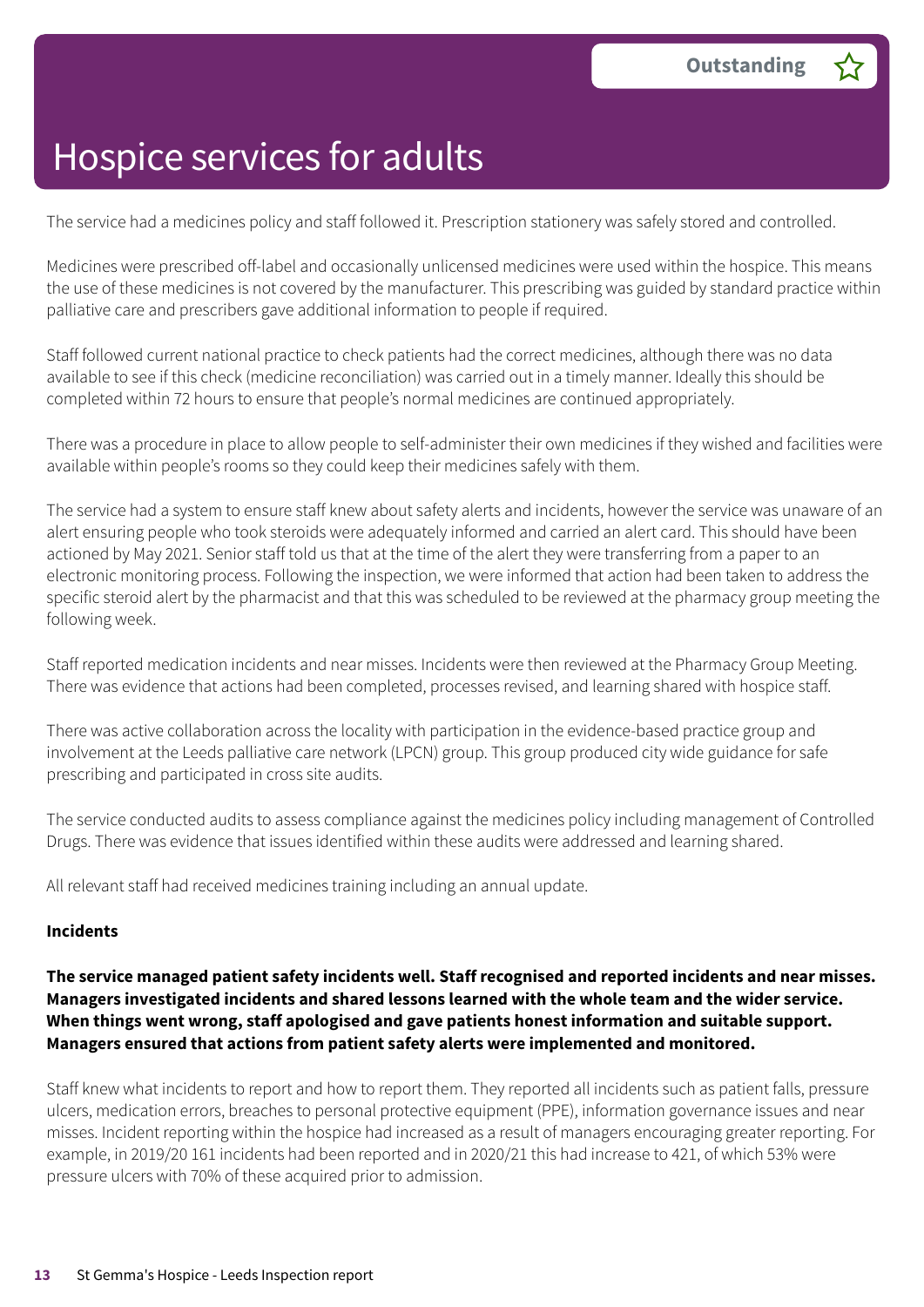Staff reported serious incidents clearly and in line with hospice policy. One patient fall was recorded as a serious incident and appropriately reported externally in the year. All incidents were graded according to the level of harm in line with NHS and Hospice UK guidance.

There were no incidents classified as resulting in serious harm and 116 incidents classified as involving moderate levels of harm or risk. Of these, 103 related to pressure ulcers and the others involved infection control incidents due to the pandemic, falls, medicines and information governance.

Staff understood the duty of candour. They were open and transparent and gave patients and families a full explanation when things went wrong. They apologised and shared learning outcomes with those involved.

Staff received feedback from investigation of incidents. Staff told us that learning was shared amongst the staff team. Learning from incidents was shared with staff through a quarterly report. Relevant incidents were discussed so that staff were involved in identifying the learning and improvements.

There was evidence that changes had been made as a result of feedback*.* Managers investigated incidents thoroughly. All clinical incidents were reviewed at a monthly incident review meeting attended by the senior clinical team. All moderate or severe Harm incidents were investigated, and the root cause of the incident was analysed. These were reported through the incident review group. Falls and medicine incidents were discussed at the falls and pharmacy groups respectively. In 2019 analysis of trends identified an increased number of falls at night on the inpatient unit. Staffing numbers at night were increased in response to this.

#### **Are Hospice services for adults effective?**

**Outstanding –**

Our rating of effective stayed the same. We rated it as outstanding.

#### **Evidence-based care and treatment**

#### **The service provided care and treatment based on national guidance and evidence-based practice. Managers** checked to make sure staff followed guidance. Staff protected the rights of patients subject to the Mental **Health Act 1983.**

The hospice consistently identified and implemented evidence-based practices to support the delivery of high-quality care. The hospice had been awarded the status of University Teaching Hospice in partnership with the local university due to the active research and impact of the hospice's academic unit of palliative care and medical research team. The research team routinely undertook studies and published papers in a range of peer reviewed journals, focusing on improving the care of those approaching the end of life. Examples of published research articles included palliative care assessment of dry mouth; implementing person-centred outcome measures in palliative care; and, an analysis of the Electronic Palliative Care Co-ordination Systems (a method of recording individual's care preferences and key details about their end of life care) in primary care, which showed low and late uptake.

We saw evidence that the research contributed to improving the care of patients at St Gemma's. For example, we saw that internal audits had been implemented around mouth care and that the hospice had implemented comprehensive patient outcome measures to monitor care improvements over time. Hospice and academic unit leads used the results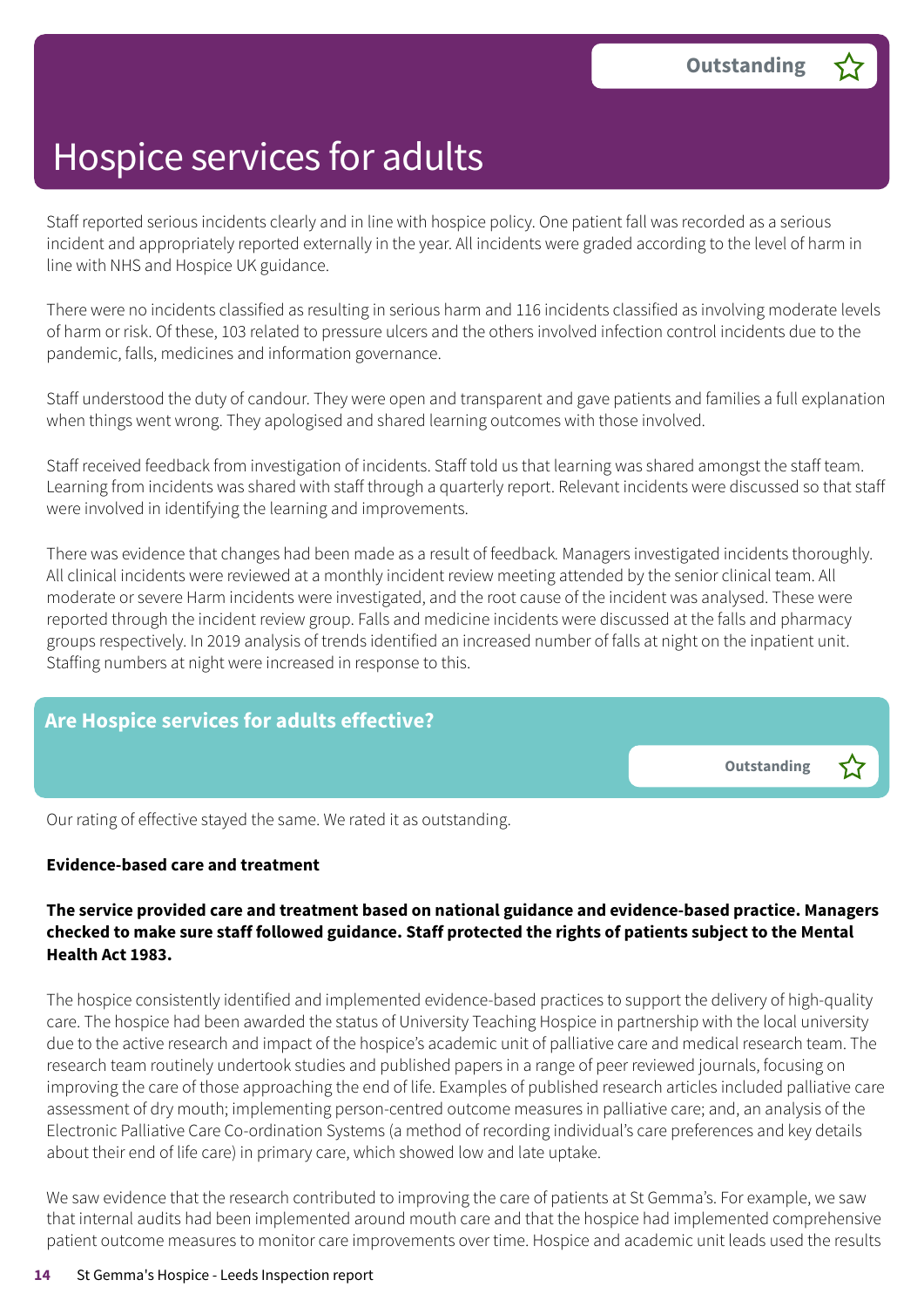from studies as a basis for securing longer term research funding for ongoing research and further development of evidence-based practice. In addition, the hospice's academic unit were invited to submit evidence from all their research to the All Party Parliamentary Group on End of Life Care which made recommendations to the Department of Health, therefore influencing national policy and guidance with a view to improving care for patients both within and outside of the hospice.

We saw anticipatory medicines for pain management, breathlessness, nausea, distress and agitation were prescribed. These were given in line with the National Institute of Health and Care Excellence (NICE) guidelines for care of the dying adult in the last days of life and palliative care for adults. The hospice audited the use of these anticipatory medicines to ensure patients were benefitting from them. Additional audit had been carried out to understand the benefit of end of life care medicines for the treatment and symptom management of patients with COVID-19 in order to better understand symptoms and how to manage these for patients at the end of life.

Staff followed up-to-date policies to plan and deliver high quality care according to best practice and national guidance. A monthly evidence-based practice group met to ensure that clinicians were supported to integrate latest evidence alongside clinical expertise. There was multidisciplinary membership of the group and it aimed to promote a culture of questioning and challenge. The group updated clinical guidelines and oversaw the clinical audit programme. Examples of policies updated in the last year included constipation in palliative care in line with NICE clinical knowledge summaries.

Staff protected the rights of patients subject to the Mental Health Act and followed the Code of Practice. Staff had a good understanding of the act and described how they would take action to support patient's rights.

At handover meetings, staff routinely referred to the psychological and emotional needs of patients, their relatives and carers. Bereavement and psychological support staff were available on the unit and involved in handovers and multidisciplinary meetings.

#### **Nutrition and hydration**

#### Staff gave patients enough food and drink to meet their needs and improve their health. They used special **feeding and hydration techniques when necessary. The service made adjustments for patients' religious, cultural and other needs.**

Staff made sure patients had enough to eat and drink, particularly those with specialist nutrition and hydration needs. Patients and those close to them told us there was a wide choice of foods available and that catering staff went out of their way to provide foods of choice and preference. The chef spoke with patients individually to identify specific needs and ensured patients preferences were met.

Staff fully and accurately completed patients' fluid and nutrition charts where needed. They could access specialist support for patients requiring additional interventions regarding nutrition and hydration. This included enteral feeding specialist at the local acute NHS Trust. Specialist support from staff such as dietitians and speech and language therapists were also available.

Staff used a nationally recognised screening tool to monitor patients at risk of malnutrition. In addition, the records we reviewed showed appropriate mouth care assessments had been carried out. Leaders told us they had implemented changes to mouth care assessments as the result of an audit that showed improvements in assessments were required.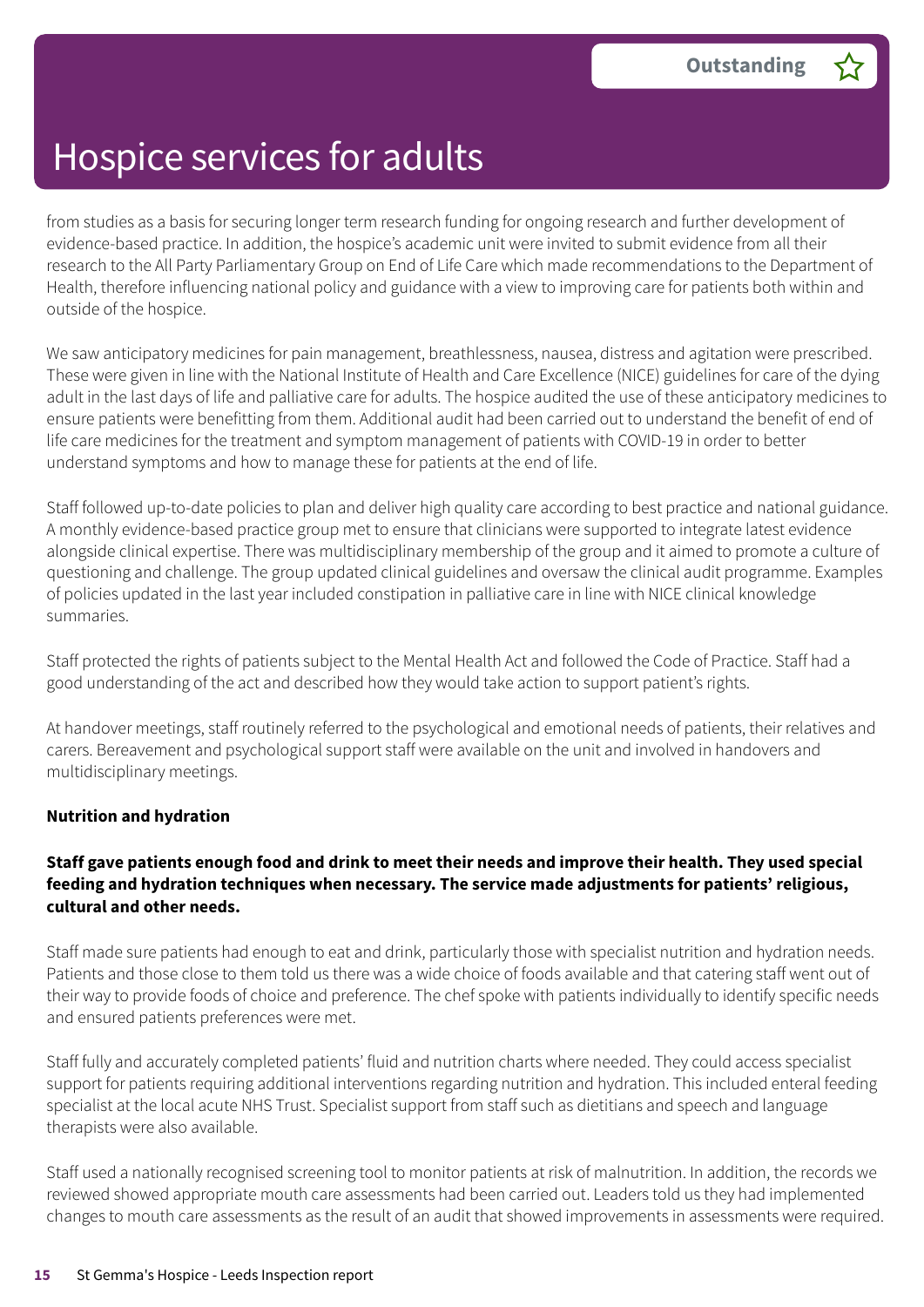Changes included adding assessment prompts to the electronic patient record system, revising documentation to ensure a standardised approach and providing education. This included the development of November as a 'mouth care month' where regular training sessions were held to cover oral problems, care of the mouth and documentation in line with guidelines. A re-audit was planned once the training had completed.

#### **Pain relief**

#### Staff assessed and monitored patients regularly to see if they were in pain and gave pain relief in a timely **way. They supported those unable to communicate using suitable assessment tools and gave additional pain relief to ease pain.**

Staff assessed patients' pain using a recognised tool and gave pain relief in line with individual needs and best practice. There was an individual approach to pain relief and patients were supported in assessment approaches to ensure that their needs were met. Assessment tools included approaches based on patient's individual needs. For example, for patients with dementia and those unable to express their pain verbally.

Patients received pain relief soon after requesting it. We reviewed drug charts and found them to be completed in full and demonstrated that patients received the correct medication at the right time.

Staff prescribed, administered and recorded pain relief accurately. The effectiveness of pain management approaches was assessed on an individual patient basis and outcome measures were collated to provide assurance. September 2021 monthly dashboard data showed that the inpatient unit scored 89% for the control of pain and 94% for the control of other symptoms. Staff told us that where patients were admitted for support to manage their symptoms, pain relief was titrated over time to ensure a balance between managing pain and managing side effects such as drowsiness. They told us that some patients preferred to manage their pain with complementary therapies alongside pharmaceutical interventions to maintain quality of life. Staff supported them to do so.

#### **Patient outcomes**

#### **Staff monitored the effectiveness of care and treatment. They used the findings to make improvements and achieved good outcomes for patients.**

The service participated in relevant national clinical audits. In 2019 the senior leadership team adapted the National Care of the Dying audit for the hospice setting to measure performance against recognised national standards. An audit took place in 2020 with high levels of attainment in several areas. For example, 100% of patients had a record of the recognition that they were dying and that the needs of families and loved ones had been explored. Most audit indicators scored above 90%. Areas for improvement included a need for better recording of verification of expected death, and mental capacity assessments.

Information from the national audit was used to improve care, treatment and standards. For example, a focused audit of verification of expected death was carried out to understand where performance fell below expected standards. Additional training was implemented for staff and a re-audit was planned for 2022. Interim monitoring showed evidence of improvement as a result.

Outcomes for patients were positive, consistent and met expectations, such as national standards. The use of four of the Outcome Assessment and Complexity (OACC) measures was well-established on the In-Patient Unit. These included the Australian Karnofsky Performance Score (AKPS) and Barthel Index, providing a clinical picture of a patient's health,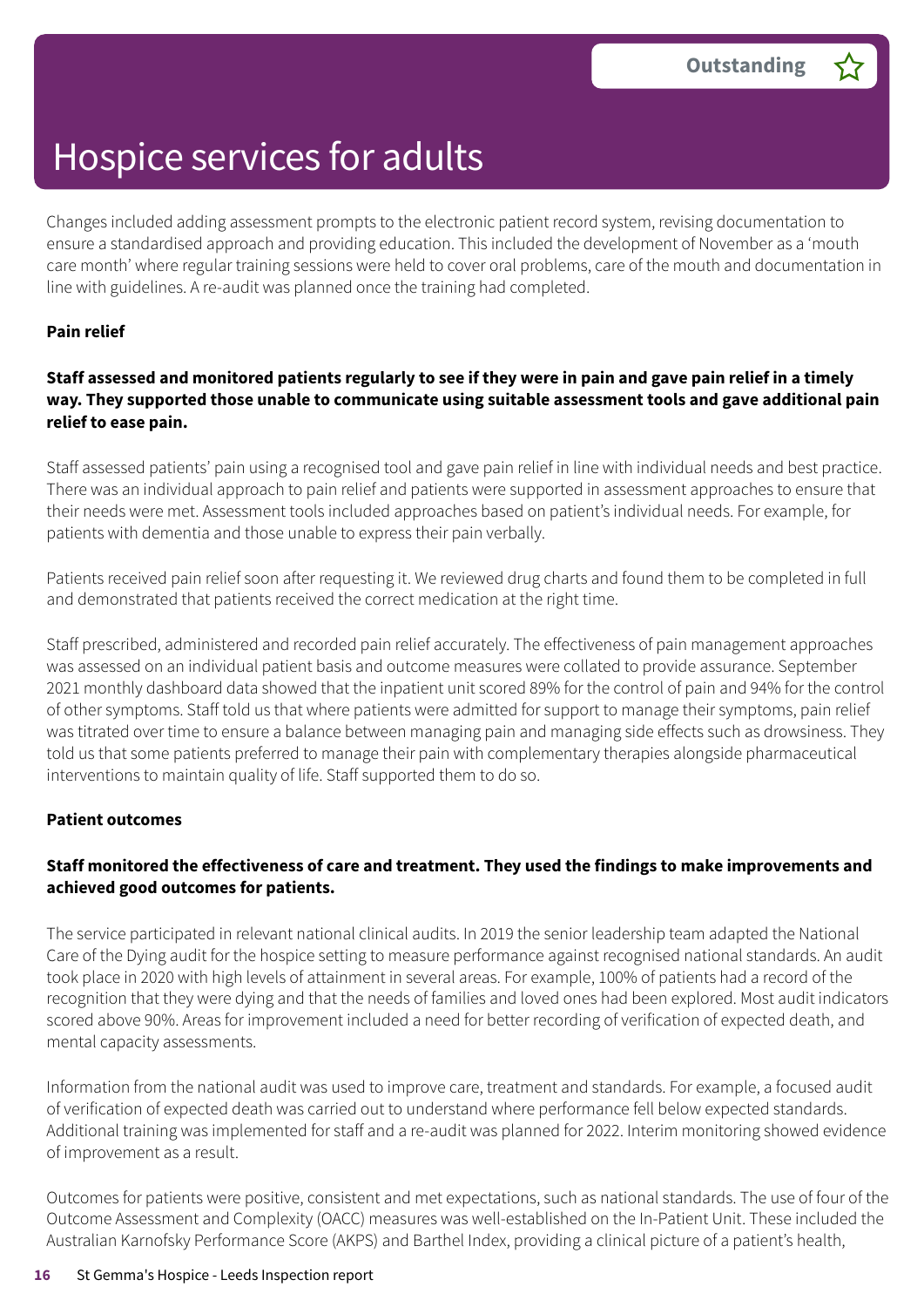phase of illness and activities of daily living. The Integrated Palliative Outcome Scale (IPOS) was used to measure the physical, psychosocial, social and spiritual impact of illness, including self-reported patient outcomes. Outcome measures were collected on admission and then weekly during an in-patient stay. This data was viewed and discussed at the first consultant ward round of the week for each ward. Barthel and AKPS were used as part of the wider clinical assessment picture to guide on deterioration and prognosis. IPOS scores and the symptoms the patient lists as most important to them on the questionnaire were then used to guide discussion with the patient.

Outcomes relating to control of pain and other symptoms was captured within the inpatient unit monthly dashboard. In September 2021 pain control was recorded as 89% and other symptoms as 94%.

Within the community service IPOS, Phase of Illness and AKPS were evaluated on initial assessment and monitored throughout community contact. It was used in multidisciplinary discussions and to support the evaluation of the community caseload.

Managers and staff used the results to improve patients' outcomes. An evaluation of patient outcomes was reported monthly to the senior leadership team and quarterly to commissioners.

Achievement of preferred place of death (PPD) was monitored and reported monthly through Clinical key performance indicators. Preferred place of death was recorded in 95% of patient records. In September 2021 PPD was 83%. Service leads told us where this fell below 85% individual cases and patterns of decision making were reviewed. For example, a high number of hospital deaths was noted and investigated and found that various referrals to hospital had been unrelated to the primary diagnosis. This included hospital admissions for patients in the community for other acute illnesses, complications following routine investigations and falls at home.

Senior leaders had identified that ongoing monitoring was not as consistent as it could be, and the use of OACC had been identified as an area of Quality Improvement. They had engaged with the NHS Improvement Academy and were exploring a partnership with them to further consider this area of work. Caseload reviews were undertaken by senior clinicians, to check that management plans reflected the initial IPOS scores and that symptoms were improving or were being actively addressed.

Managers and staff carried out a comprehensive programme of repeated audits to check improvement over time. Oversight of this was provided by the hospice's evidence-based practice group. Inpatient unit audits included a monthly check of patient records, safety, infection control and repeat audits included anticipatory prescribing on the inpatient unit and remote prescribing by the community team. Additional audits we reviewed included mouthcare, verification of expected death and the use of blood transfusions in palliative care.

Managers used information from the audits to improve care and treatment. Audits led to changes in practice which were re-audited to measure successful implementation. An audit of blood transfusions was undertaken following a study that found that limited use of blood transfusions in palliative care were as effective and limited risk associated with transfusions. The hospice implemented a restrictive approach in line with the guidance from the study, administering one unit of blood then reviewing the patient. The audit undertaken by the hospice included participation from other hospices in order to benchmark. Results showed that 72% of patients requiring a transfusion had one unit, compared with 16% of patients within other hospices. Audit leads shared findings through a published paper and presentation at the Association for Palliative Medicine conference.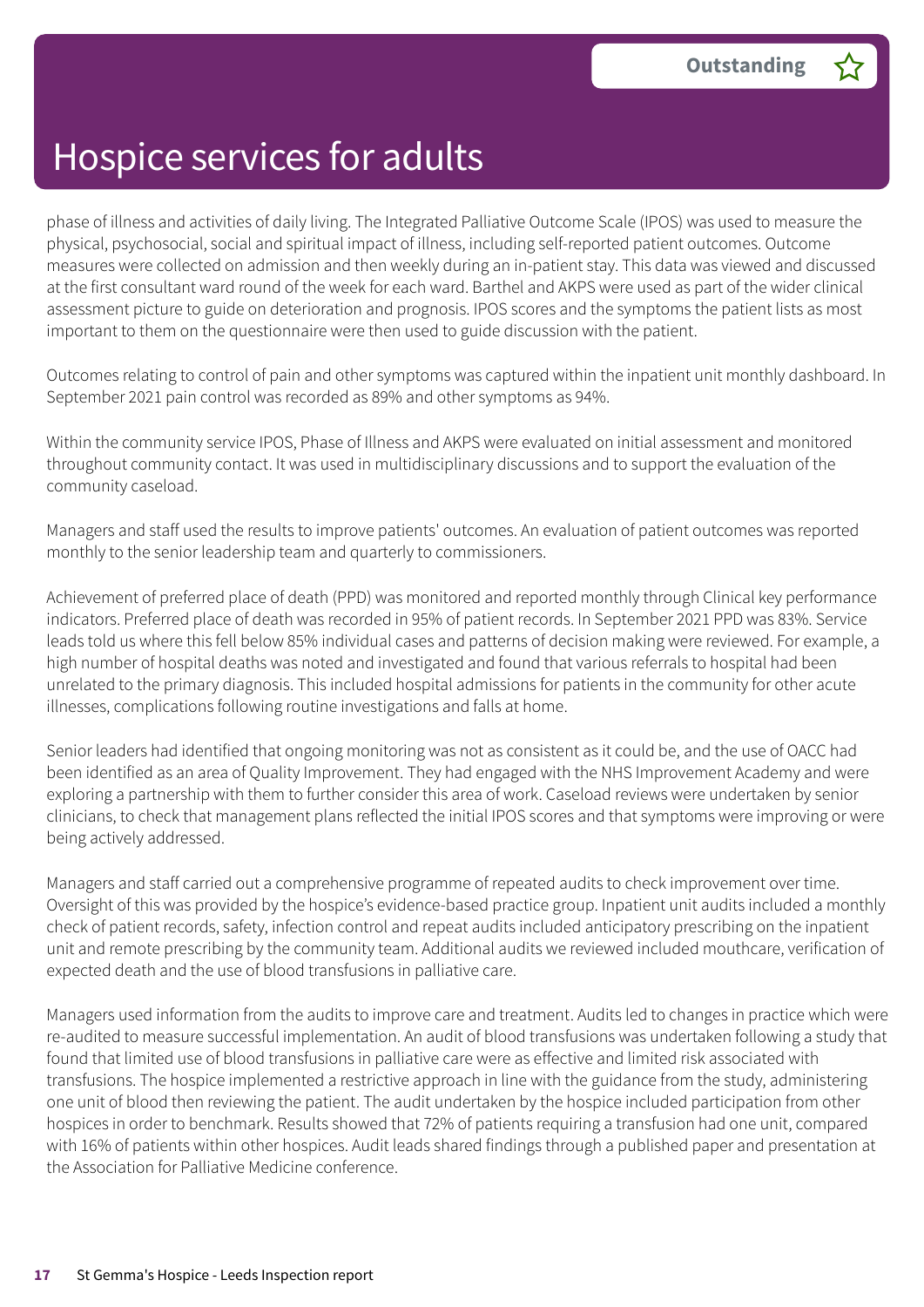Managers shared and made sure staff understood information from the audits. There were a variety of mechanisms to inform staff of changes. This included training, meetings and regular email updates. The evidence-based practice group provided regular training for staff in practice enquiry to support the ambitions of the group and a culture of enquiry within the clinical teams.

#### **Competent staff**

#### **The service made sure staff were competent for their roles. Managers appraised staff's work performance and held supervision meetings with them to provide support and development.**

Staff were experienced, qualified and had the right skills and knowledge to meet the needs of patients. Staff completed training appropriate to their role in relation to end of life care. This included recognition of dying and advanced communication skills tailored to individual roles within the team.

Managers gave all new staff a full induction tailored to their role before they started work. There was a rolling induction programme in place where new staff attended training to help them in their role. Clinical induction included symptom management, Mental Capacity Act, advance care planning, bereavement and spiritual care and other mandatory training. Staff new to their roles had individual induction plans with appropriate shadowing, mentoring and probationary review. A band five nurse who had started at the hospice in the last year told us they had not been included in the nursing numbers for the first six weeks, ensuring the focus of their time was on learning.

Managers supported staff to develop through yearly, constructive appraisals of their work, however achievement had been impacted by the pandemic and some long-term staff absences. We saw that 91% of staff had received an appraisal in the last 12 – 18 months. Staff we spoke with told us they had regular appraisals. Staff told us they had informal discussions about development with line managers and mentors and there was a range of learning opportunities available to them.

Managers supported staff to develop through regular, constructive clinical supervision of their work. There were trained supervisors within the hospice. Staff had access to group and individual supervision, and this was monitored as part of the monthly clinical dashboard. In September 2021 99% of clinical staff had been offered clinical supervision.

The clinical educators supported the learning and development needs of staff. Managers identified any training needs their staff had and gave them the time and opportunity to develop their skills and knowledge. We saw that staff had access to a range of training opportunities through the clinical education programme. Qualified staff completed a European certificate in essential palliative care run by the hospice. We saw that staff had opportunities to study at masters or advanced practice levels. Healthcare assistants were given opportunities to undertake nursing and healthcare support worker apprenticeships.

Managers made sure staff attended team meetings or had access to full notes when they could not attend. Additional communication was shared through regular email updates so that staff kept up to date with changes.

Managers identified poor staff performance promptly and supported staff to improve. The hospice had a performance management framework that provided support to managers and staff to increase formal reviews and set timely goals to meet performance requirements.

Managers recruited, trained and supported volunteers to support patients in the service. There was a volunteer coordinator and specific induction and training for volunteer's dependent on their role.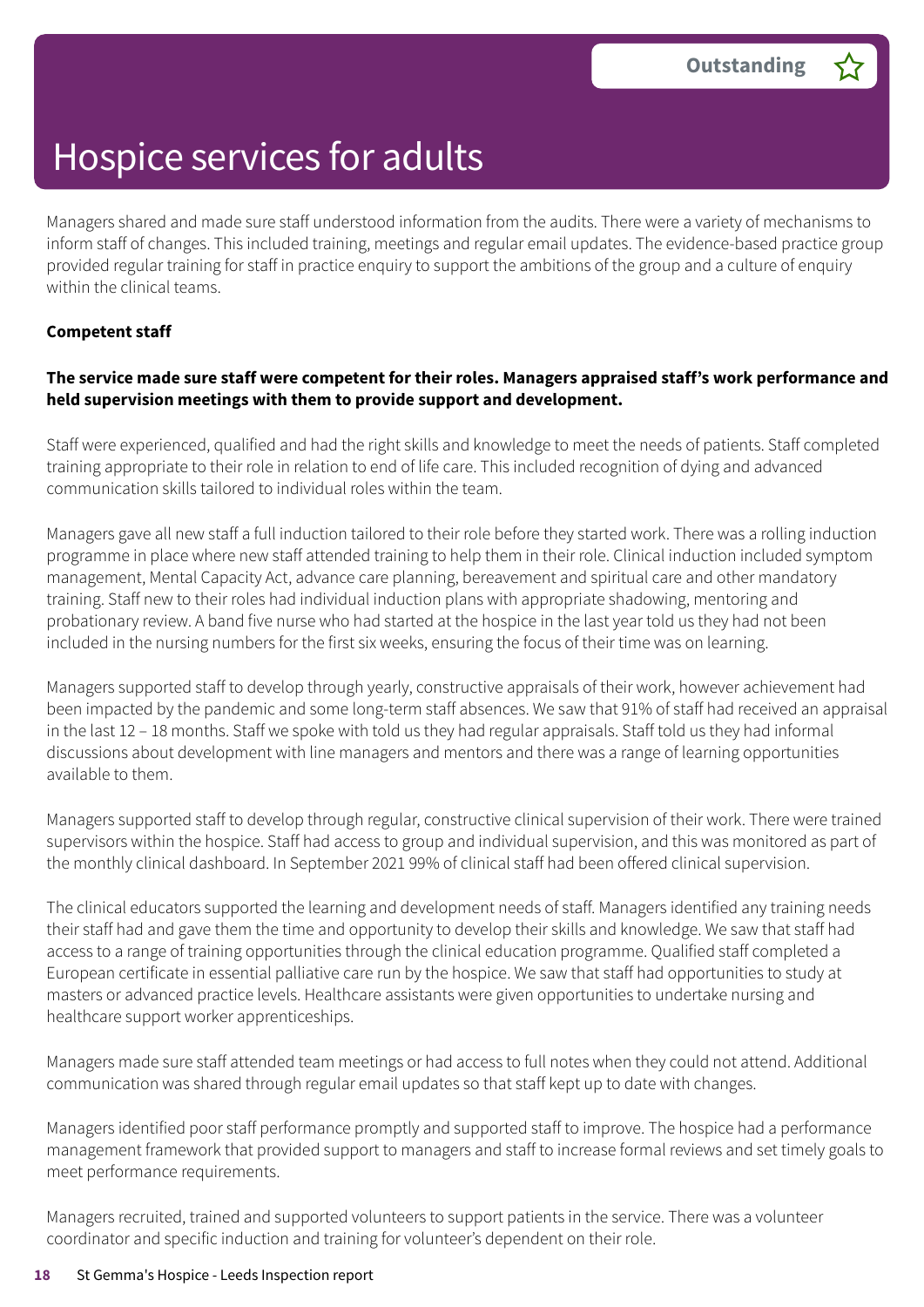#### **Multidisciplinary working**

#### **Doctors, nurses and other healthcare professionals worked together as a team to benefit patients. They supported each other to provide good care.**

Staff held regular and effective multidisciplinary meetings to discuss patients and improve their care. These were held weekly on the inpatient unit and involved medical, nursing, allied health professionals and psychological support staff. Individual patients and their ongoing care needs were discussed in detail. Handovers and safety huddles had input from the multidisciplinary team including physiotherapist support in areas such as falls prevention. A daily referral meeting included consultants, clinical nurse specialists and senior nurses. This ensured a multidisciplinary approach to decision making on admissions and prioritising these based on need and included representation from other services across the city.

Pathway specific multidisciplinary meetings were also held. For example, a heart failure MDT was created in 2017 and held monthly since. Hospice staff actively participated in the meetings and provided training to generalist staff. For example, in relation to advance care planning.

The hospice had undertaken a pilot to introduce a mental health practitioner into the multidisciplinary team. This had been evaluated and results were positive.

Staff worked across health care disciplines and with other agencies when required to care for patients. Inpatient unit staff had a good understanding of the support available from other agencies and there were referral processes in place. Community staff worked in partnership with other health and care providers to meet the needs of patients. There were open discussions between professionals to support patients transitioning between services.

As part of the homeless project to support patients to access palliative and end of life care, the hospice staff worked with a local GP practice to set up a dedicated multi-disciplinary meeting to ensure that patients had a collaborative approach to meeting their care needs. Specific actions included setting up an electronic palliative care register that was shared with relevant services to ensure a more joined up approach to care.

#### **Seven-day services**

#### **Key services were available seven days a week to support timely patient care.**

Consultants led twice weekly ward rounds, and patients received access to medical review seven days a week. There was medical and senior nurse support for the inpatient unit 24 hours a day through the on-call system.

Staff could call for support from doctors and other disciplines, including mental health services and diagnostic tests, 24 hours a day, seven days a week.

#### **Health promotion**

#### **Staff gave patients practical support to help them live well until they died.**

The service had relevant information promoting health and wellbeing. This included advice and support on nutrition, pain control, emotional and spiritual needs. Staff cared for patients with a holistic approach and regularly monitored patients' wellbeing.

#### **19** St Gemma's Hospice - Leeds Inspection report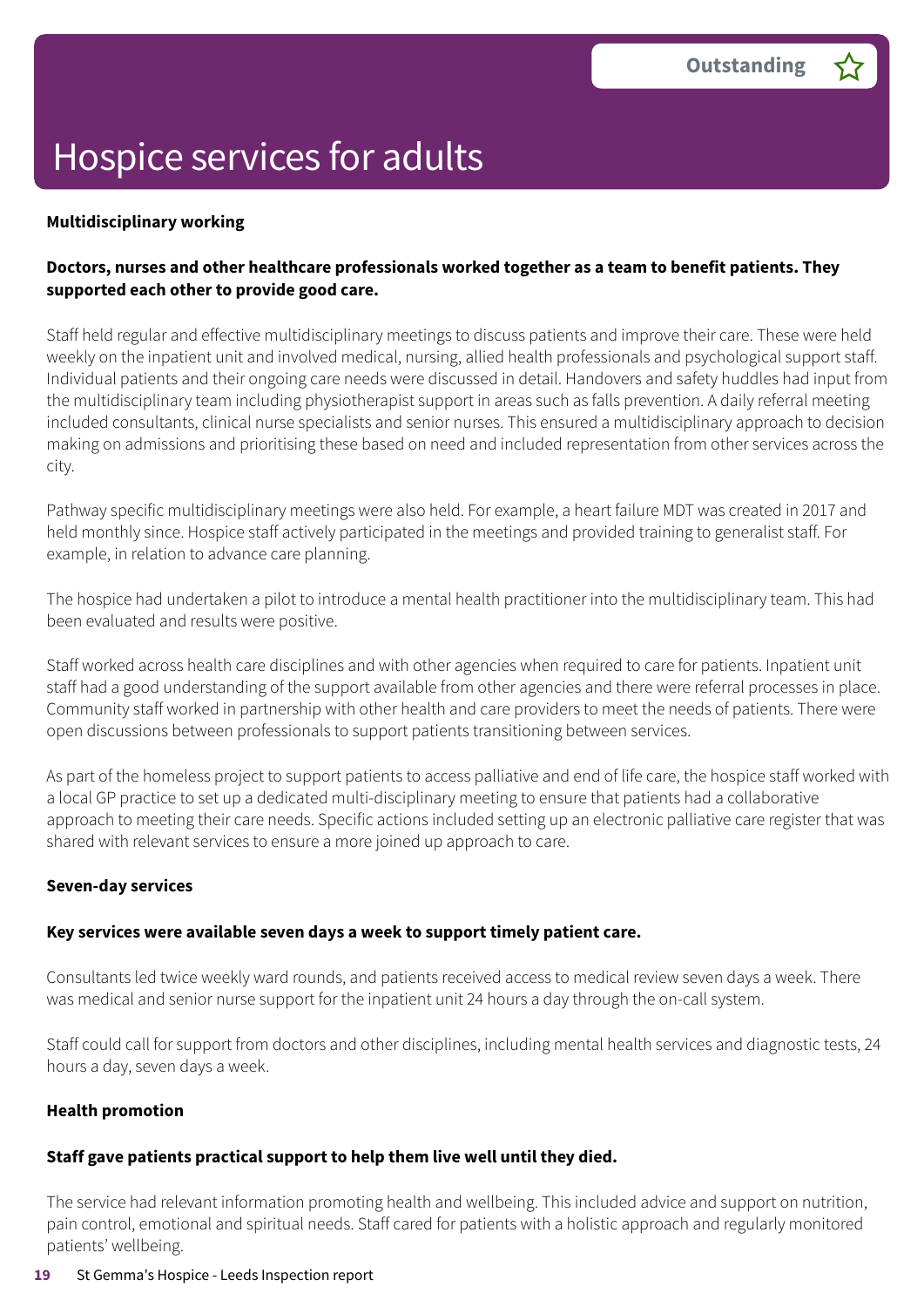#### **Consent, Mental Capacity Act and Deprivation of Liberty Safeguards**

#### **Staff supported patients to make informed decisions about their care and treatment. They followed national guidance to gain patients' consent. They knew how to support patients who lacked capacity to make their own decisions or were experiencing mental ill health.**

Staff understood how and when to assess whether a patient had the capacity to make decisions about their care. Staff had received training in assessing patient's capacity and compliance for this was above the target at 95%.

Staff gained consent from patients for their care and treatment in line with legislation and guidance. Nursing staff we spoke with had a good understanding of requirements and understood the process for gaining consent and how to raise concerns if they identified barriers to this.

When patients could not give consent, staff made decisions in their best interest, taking into account patients' wishes, culture and traditions. Staff supported patients to make advance care plans so that information about their wishes was available should they no longer be able to be actively involved. Where patients were unable to be involved in discussions or decisions staff involved those close to them. A 2020 care of the dying audit showed that 96% of family members were involved in discussing ceilings of treatment and care and 98% of family members had been involved in the care planning process.

Staff made sure patients consented to treatment based on all the information available. They ensured that informed decisions were made by providing information, support and written information where appropriate.

Staff clearly recorded consent in the patients' records. This included consent to share patient information. An audit from the period April to September 2021 showed 100% compliance with records of communication and consent to share information.

Staff understood the relevant consent and decision-making requirements of legislation and guidance, including the Mental Health Act, Mental Capacity Act 2005 and the Children Acts 1989 and 2004 and they knew who to contact for advice. Relevant policies were up to date and included clear guidance and escalation processes.

Managers monitored the use of Deprivation of Liberty Safeguards and made sure staff knew how to complete them. These were recorded on the inpatient unit monthly dashboard. Staff demonstrated a good understanding of processes and knew when to act.

Managers monitored how well the service followed the Mental Capacity Act and made changes to practice when necessary. A 2020 national care of the dying audit showed that of those records reviewed, 82% had a relevant recorded mental capacity assessment. As a result, the hospice had provided additional training for staff and had amended processes to make assessments easier to record. A re-audit was planned for early in 2022.

#### **Are Hospice services for adults caring?**

**Outstanding –**

Our rating of caring stayed the same. We rated it as outstanding.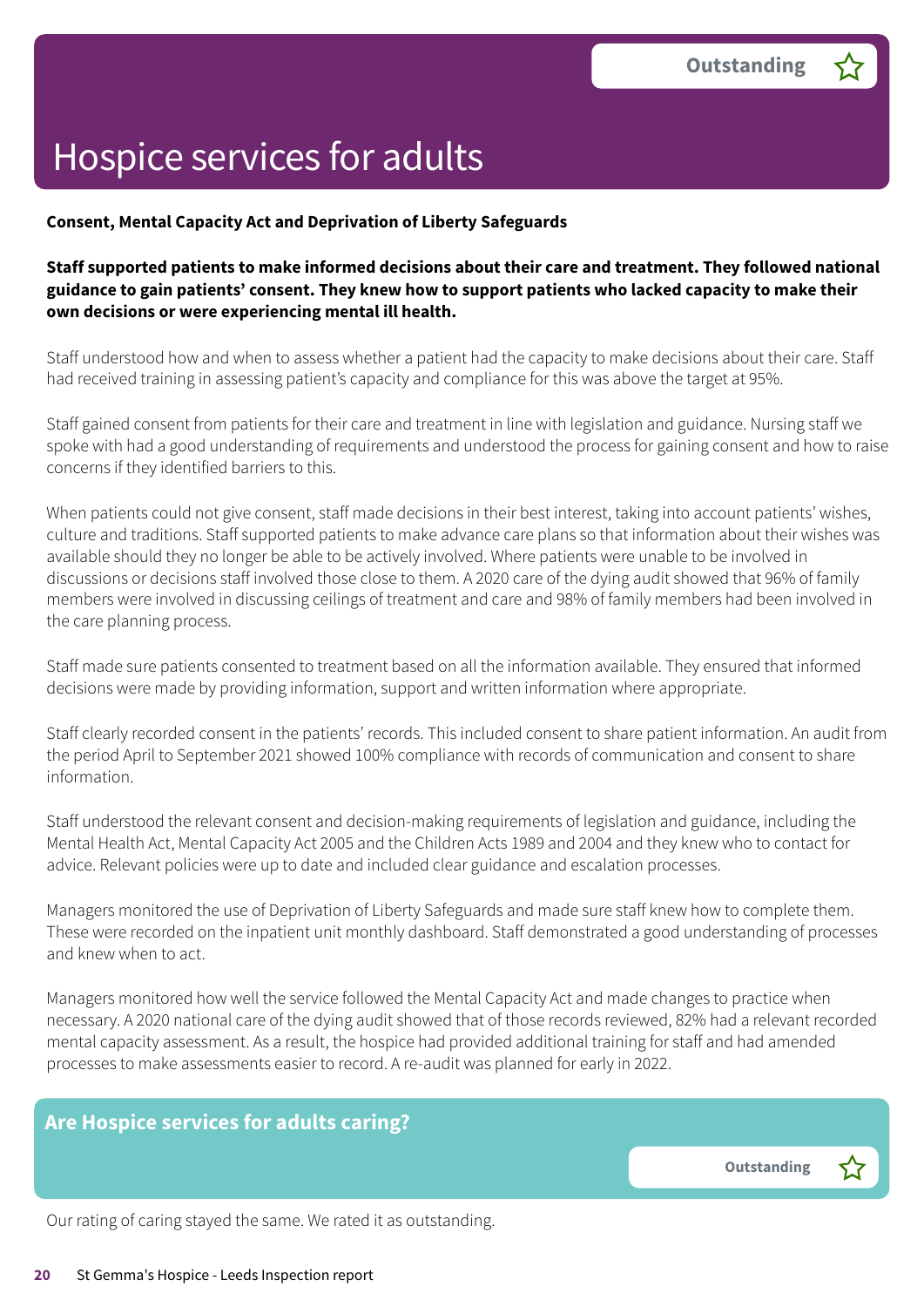#### **Compassionate care**

#### **Staff treated patients with compassion and kindness, respected their privacy and dignity, and took account of their individual needs.**

Staff were discreet and responsive when caring for patients. Staff took time to interact with patients and those close to them in a respectful and considerate way. We observed staff interacting with patients in a way that allowed them time to ask questions, gain clarity and an understanding of treatment and care. Patients said staff treated them well and with kindness.

Feedback from patients and their families was continually positive about the way staff treated them. For example, one patient told us that staff always made time for them, that they were consistently compassionate and kind. Another patient said that staff were 'very attentive' and 'nothing is too much trouble'. Relatives consistently described staff in positive terms. This included one relative who said that staff were 'kind, special people', that the care they provided had a 'major impact' on the quality of life of their loved one and how they couldn't ask for better care. Another relative talked of the 'lovely bedside manner' from doctors and talked of the consistent care and support provided by all staff within the hospice, irrespective of their role.

Staff understood and respected the individual needs of each patient and showed understanding and a non-judgmental attitude, including when caring for or discussing patients with mental health needs. Feedback from a friend of a patient who had been cared for in the hospice described how staff were always compassionate, understanding and accepting of the patient's behaviour that was at times challenging.

Staff consistently worked together to provide compassionate care tailored to individual needs. They went above and beyond to find ways to comply with patient's wishes in the last days of life. For example, one patient had a last wish to visit a wildlife centre. The hospice, organised, paid for and facilitated a bespoke visit for the patient. Another patient had a long-standing wish to switch on Christmas lights so staff put lights on all the trees surrounding the hospice and put up two 20-foot Christmas trees. The patient was then supported to switch on the lights in the hospice grounds to fulfil their wish. A patient who wanted to go to a restaurant for a final meal out with their family was too unwell to do this. Staff set up a 'restaurant' on the balcony outside the patient's room. They provided table service, menus and drinks for the patient and their family.

Staff demonstrated the highest level of compassion to patients and those close to them. Feedback from a patient's mother was positive about the support received from staff, saying that support from hospice staff did not stop when the patient left their care as staff continued to phone and provide support.

Staff recognised and respected the totality of people's needs. Staff understood and respected the personal, cultural, social and religious needs of patients and how they may relate to care needs. Social and spiritual support services were available, and staff could access staff and volunteers who could support this work.

The hospice understood the importance of patient stories in demonstrating the care they provided. Patient stories were used to share information with the board of trustees and when delivering training and sharing good practice with other services.

A light up a life memorial service was held annually where people could remember and celebrate the lives of loved ones who had died. This in-person event was unable to be held during the pandemic so had been delivered virtually in 2020 with a further online event planned for 2021.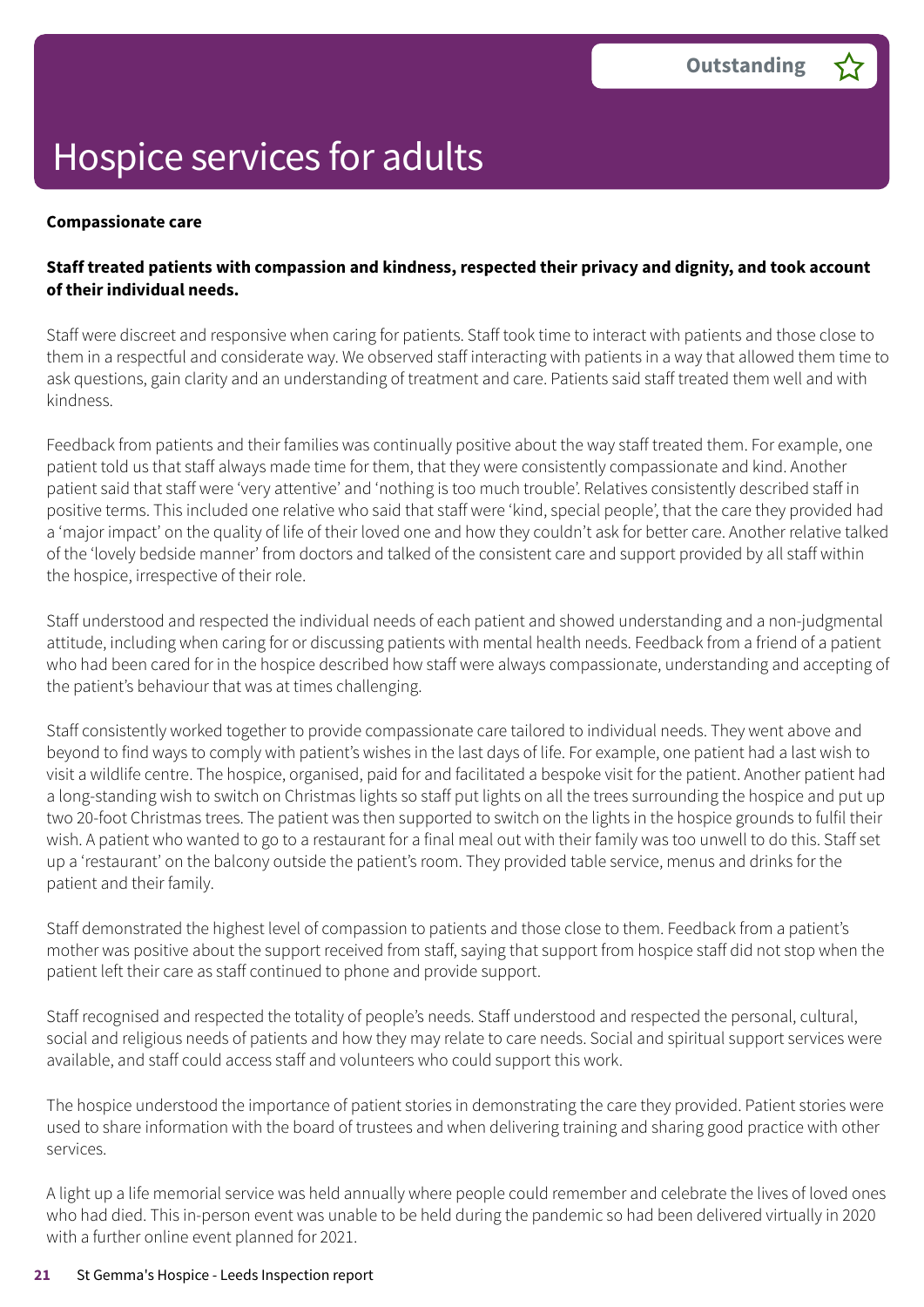#### **Emotional support**

#### **Staff provided emotional support to patients, families and carers to minimise their distress. They understood patients' personal, cultural and religious needs.**

Staff gave patients and those close to them help, emotional support and advice when they needed it. They assessed the needs of patients and those close to them. They provided emotional support and bereavement services. The family support service had social workers and counsellors. They worked with patients, carers, families and friends and offered practical and emotional support.

Staff undertook training on breaking bad news and demonstrated empathy when having difficult conversations. A range of communication skills training was provided to staff of all roles and adapted to the level of their needs.

Staff understood the emotional and social impact that a person's care, treatment or condition had on their wellbeing and on those close to them. Staff understood the impact of the pandemic on the local community. As a result, they had widened their bereavement support service, including for children and young people due to the increasing risk of losing older relatives. The service provided individual or group support when someone close to them was ill, or after someone had died.

#### **Understanding and involvement of patients and those close to them**

#### **Staff supported and involved patients, families and carers to understand their condition and make decisions about their care and treatment.**

Staff made sure patients and those close to them understood their care and treatment. We observed staff communicating with patients to explain treatment and care to them. This was done with kindness and compassion and staff took time to listen and understand patient views. Feedback from a community service survey showed that in the current year 96% of patients said that nurses explained their condition and plan of care. This was an improvement on the 2020 survey where results were 88%.

Patients and their families could give feedback on the service and their treatment and staff supported them to do this. The hospice had a range of feedback resources to capture patient's experience. For example, through routine patient experience surveys that were reported on a quarterly basis. Results from 2020/21 and current year to date showed 100% of patients felt that staff treated them with dignity and respect and listened to them. Results showed 100% positive feedback in relation to patients' overall feedback. Results from a 2020 city wide Healthwatch bereaved carers survey showed that relatives were consistently satisfied with the care provided. As a result, there were no recommendations for improvement.

Staff supported patients to make advance decisions about their care. The hospice worked with patients to develop advance care plans to ensure their wishes were documented for future care needs. An advance care plan is a plan that patients make that sets out their decisions for future treatment, should they later be unable to be involved. Staff supported patients and their relatives to create advance care plans as early as possible in their care.

As part of a homeless project where staff supported homeless patients plan for and access care at the end of life, advance care planning was incorporated. This included support for patients to achieve their preferred place of death. Staff went over and above to ensure that patients were supported in their decisions and choices. For example, a homeless patient at the end of life was supported to make contact with their family after several years. Hospice staff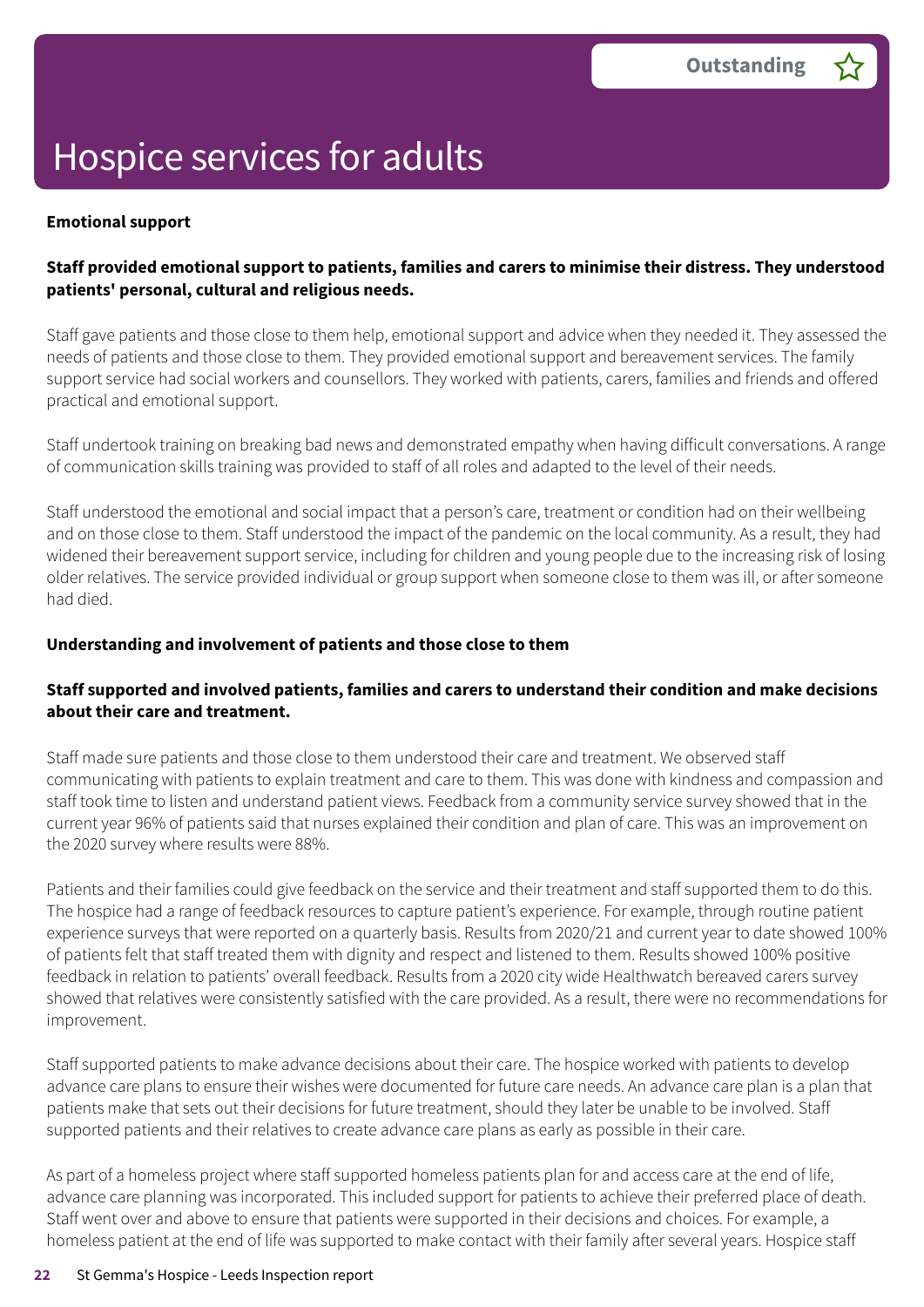made contact with the family and supported the patient to re-engage with them, eventually arranging to transfer the patient's care back to their hometown so they could die at home with their family around them. Another homeless patient had been separated from their dog after admission to the hospice. The husband of a member of staff created a collage of photos and staff arranged visits from the dog, to support an ongoing connection for the patient.

Patients gave positive feedback about the service. For example, one relative described it as 'by far the nicest place for care'. Other patients and relatives said that staff were very attentive, that nothing was too much trouble and that support for family was 'superb'.

#### **Are Hospice services for adults responsive?**

**Outstanding –**

Our rating of responsive stayed the same. We rated it as outstanding.

#### **Service delivery to meet the needs of local people**

#### The service planned and provided care in a way that met the needs of local people and the communities **served. It also worked with others in the wider system and local organisations to plan care.**

Managers planned and organised services, so they met the needs of the local population. The hospice hosted the Leeds Palliative Care Network which they led in partnership with leads from the local NHS trust. They worked collaboratively across the network to understand the palliative and end of life care needs of the local population and used information such as local health needs data for the population, to understand needs and prioritise action. They had developed a collaborative strategy (2021 – 2026) with an aim for people to die well in their preferred place of care. There were clearly defined outcomes that included increasing access to advance care planning and involvement in decisions, support to live well for as long as possible and to have needs and conditions recognized quickly to be given fair access to services irrespective of background or characteristics.

The hospice had undertaken research in referral patterns to specialist palliative care. This highlighted that patients with advanced disease received referrals to hospice specialist palliative care late in their illness trajectory, with clear inequities relating to older age and non-cancer diagnoses. The hospice had taken action, in collaboration with partners to improve access. For example, they had introduced an embedded emergency care pathway where patients seen in the hospital emergency department could be referred directly to the hospice rather than admitted to hospital. They had also worked with the local ambulance service to provide training in recognising patients who were dying and took referrals directly from the service. This included direct referrals outside of normal working hours.

Other services that had been developed collaboratively were a widening access to palliative care service for homeless people in Leeds. The hospice also had nurse led beds to help support the needs of patients without complex palliative care needs but who wished to receive care in the hospice.

The hospice had taken action to address inequalities and meet the needs of the diverse population. They had a hospice Involve group and routinely reported the ethnicity of the patient population. They had created and maintained a community engagement group and worked with them to act as ambassadors for the hospice in their own communities. Specific internal actions included making the hospice website translatable into multiple languages and incorporating world faith symbols at hospice entrances. They had a diversity and inclusivity champion at board level and had held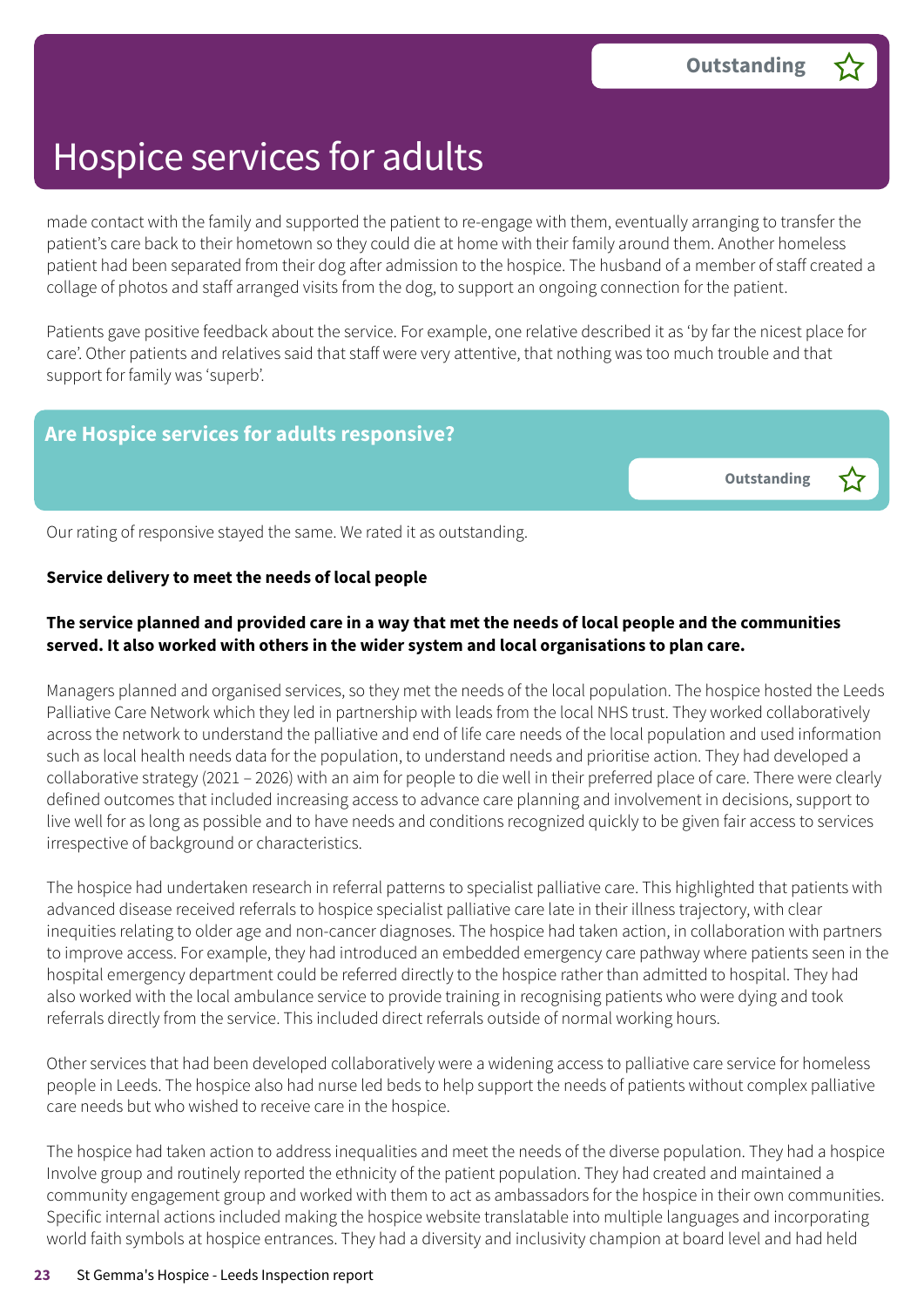myth busting events to showcase hospice care and explore expectations at end of life with different community groups. They had recognised that the ethnic mix of patients was greater in the community, than was accessing services at the hospice. This work identified under- represented groups and leads worked with the hospice community engagement group to break down barriers to accessibility. The 2019/2020 quality account showed that the ethnic diversity of people accessing the services at St Gemma's had increased to 37% as a result of this work.

Staff knew about and understood the standards for mixed sex accommodation and knew when to report a potential breach. At the time of the inspection and because of the pandemic, patients were cared for in individual rooms or adapted bays to reduce the risk of infection. Ordinarily staff managed referrals into the service to ensure that patients were not cared for in mixed bays.

Facilities and premises were appropriate for the services being delivered. At the time of the inspection bed occupancy had been reduced so that shared facilities were not in use and all patients were cared for in their own room.

#### **Meeting people's individual needs**

#### **The service was inclusive and took account of patients' individual needs and preferences. Staff made reasonable adjustments to help patients access services. They coordinated care with other services and providers.**

Staff made sure patients living with a mental health condition, learning disabilities and dementia, received the necessary care to meet all their needs. Staff had received training to support patients with additional needs. Staff supported patients living with dementia and learning disabilities by using 'understanding me' documents and patient passports. The hospice had developed a dementia strategy that included supporting patients living with dementia and other forms of cognitive impairment. The strategy incorporated the needs of members of the public accessing hospice shops and events, as well as patients and visitors to the hospice. They had incorporated dementia training into the hospice induction programme and provided a train the trainer programme for other providers to facilitate their own in-house training programmes.

Wards were designed to meet the needs of patients living with dementia. The hospice had made environmental changes to meet the needs of patients with cognitive impairment, including improved signage to help patients better navigate their environment.

Staff understood and applied the policy on meeting the information and communication needs of patients with a disability or sensory loss. They had access to a hearing loop and used picture prompts to enhance communication.

Managers made sure staff, and patients, loved ones and carers could get help from interpreters or signers when needed. They had access to telephone and face to face interpreters when needed.

Patients were given a choice of food and drink to meet their cultural and religious preferences. Catering staff liaised with patients and family members and planned individual menus to meet their needs.

There was a proactive approach to understanding the needs and preferences of different groups of people and to delivering care in a way that met these needs, which was accessible and promoted equality for people living in vulnerable circumstances and with complex needs. A homeless project had been set up in 2020 to improve access to palliative and end of life care for this group of patients. The project was established in recognition of traditional palliative care services not being appropriate to meet the needs of this group. This included patients who, to date, had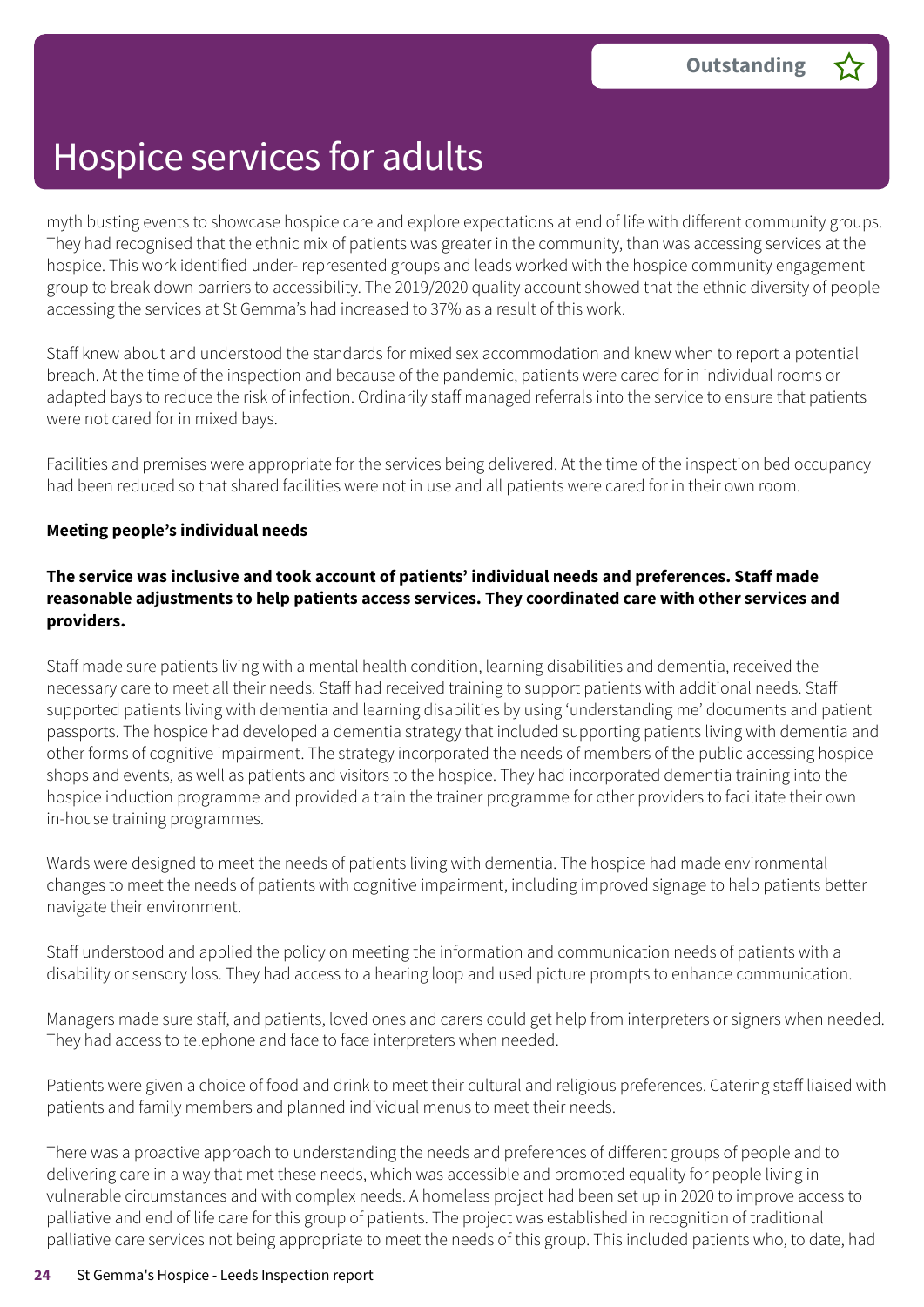been unable to access traditional healthcare services due to their complex needs. For example, a patient who was unwell and living in a hostel who declined hospital treatment because they didn't know how long it would take and were fearful of losing their place at the hostel. This led to hostel staff feeling 'helpless' and 'out of their depth' to support them, having been told by secondary care services that the patient had the mental capacity to refuse treatment. Support from the homeless inclusion palliative care service enabled specialist support to both the patient and the staff at the hostel. Staff recognised that a strength of the service was the ability to bring care to the patient in their usual place of residence. They facilitated regular medical care at the hostel and co-ordinated practical support in line with the patient's wishes. Feedback from hostel staff included that the support to the patient was pivotal in providing them with care at the end of life that they would otherwise have been unable to access. Hostel staff said they felt listened to and supported with ethical decision making to meet patient's individual needs.

Outcomes included a 2000% increase in homeless people accessing hospice services, from five between 2015 and 2019 to 23 in 2020 alone. Hostel staff had gained confidence to support patients in hostels at the end of life. A multi-agency group had been set up and met regularly to review the needs of patients. Resources had been developed to provide learning and information across the health and support teams in Leeds to raise awareness of the end of life care needs of patients who were homeless. Hospital admissions, where hostel and support staff felt unable to care for patients, had been avoided. Service case studies demonstrated that the service provided an alternative to inadequate care in inappropriate facilities and models, instead providing a more flexible, patient-centred approach.

The hospice worked closely with the acute trust specialist palliative care service to meet the needs of patients at the end of life, including those with complex needs. For example, in recent months they had organised for patients who were ventilated in hospital but wished to die at the hospice to be transferred. This involved the patients arriving with hospital clinicians to have their ventilator disconnected so they could be cared for in the hospice in the last hours and moments of life. Staff set up rooms with appropriate equipment and moved patient beds to a position where they could see outside and have their loved ones around them.

The day service team had formed into the support, therapy and resources team (STAR team) at the beginning of the pandemic. The aim was to support patients and their families with advanced disease. This service was developed in recognition of patients shielding and unable to access their normal treatment and support during the early stages of the pandemic. Support was offered by telephone, face to face home visits, virtual groups and outpatient services.

#### **Access and flow**

#### Patients could access the specialist palliative care service when they needed it. Waiting times from referral to **achievement of preferred place of care and death were in line with good practice.**

Managers monitored waiting times and made sure patients could access services when needed and received treatment within agreed timeframes and national targets. Waiting times for services were monitored as part of the monthly service dashboard. Results showed that 89% of patients were admitted to the inpatient unit within 24 hours.

The community service had identified a tiered approach to prioritising community services. Referrals were triaged within the framework of the identified tiers. Tier one was where patients were clinically unstable, dying or where there were extra ordinary psychosocial needs. These patients were assessed within two days and had routine follow up including face to face and telephone contact. Other tiers included patients who were deteriorating but where symptoms were managed and those where patients were stable with slight symptoms, or where support for advance care planning was required. Assessment was between three and 14 days, depending on need, for those in tier three with minimum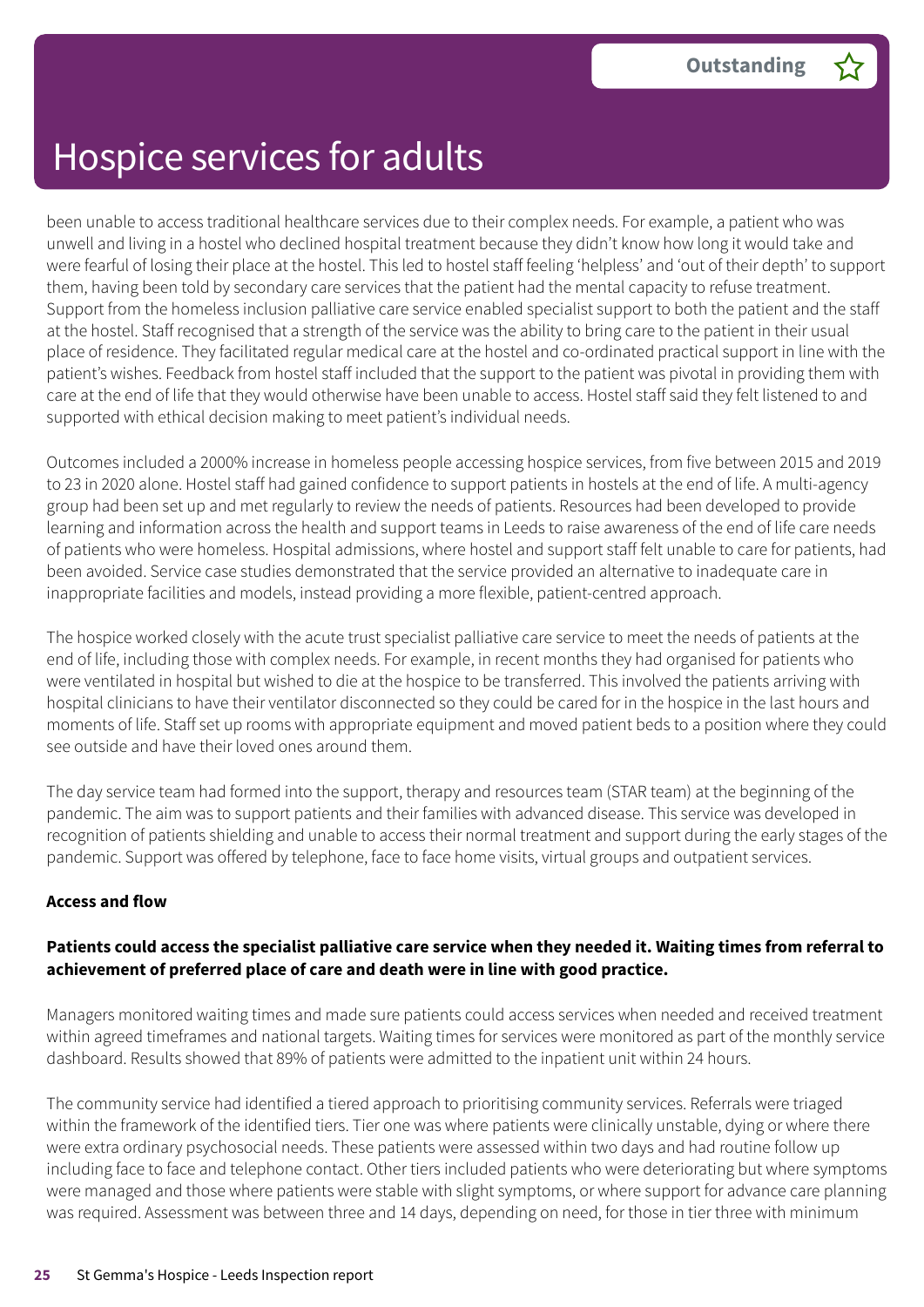need for specialist palliative care, there was collaborative working with community registered nurses to support care. September 2021 data showed that on average patients in tier one were assessed within 24 hours, those in tier two within three days and those within tier three within six days. These were all within the time frame identified in the hospice key performance indicators.

Managers and staff worked to make sure that they started discharge planning as early as possible. This was started on admission, identifying psychosocial as well as physical issues that may impact a patient's ability to go home. Staff planned patients' discharge carefully, particularly for those with complex mental health and social care needs. They had a discharge support worker and involved members of the inpatient unit, therapy team and community nursing team as appropriate. Discharge planning meetings were held with involvement from the patient and their family.

Staff supported patients when they were referred or transferred between services. They had admission pathways in place from emergency care, including from the local ambulance service and emergency department. This enabled admissions direct from emergency care for patients identified as at the end of life or having an irreversible condition, where admission to hospital was not appropriate but where care at home was insufficient.

Nurse led beds were available for patients with reduced complexity who wanted to receive care at the hospice at the end of life.

#### **Learning from complaints and concerns**

#### It was easy for people to give feedback and raise concerns about care received. The service treated concerns **and complaints seriously, investigated them and shared lessons learned with all staff. The service included patients in the investigation of their complaint.**

Patients, relatives and carers knew how to complain or raise concerns. There were various sources for patients and those close to them to provide feedback. Formal and informal complaints were encouraged by the hospice so that issues could be resolved quickly.

The service clearly displayed information about how to raise a concern in patient areas. Information on how to complain was available inpatient literature and patients and those close to them were encouraged to raise concerns directly with staff.

Staff understood the policy on complaints and knew how to handle them. Staff told us that where concerns could not be resolved by frontline staff, these were escalated to managers.

Managers investigated complaints and identified themes. They reviewed records and information held, to identify areas for improvement. Issues were captured as feedback and collated to share with relevant staff and as feedback to the board to ensure oversight. An annual complaints report was produced with analysis of contributing factors and circumstances leading to the complaint. There were no themes apparent in the complaints we reviewed.

Staff knew how to acknowledge complaints and patients received feedback from managers after the investigation into their complaint. Five complaints had been received by the hospice in 2021. One was a formal complaint, the others were from a range of feedback sources, including surveys and verbal feedback. The complaints we reviewed had been responded to and resolved quickly, usually within one week.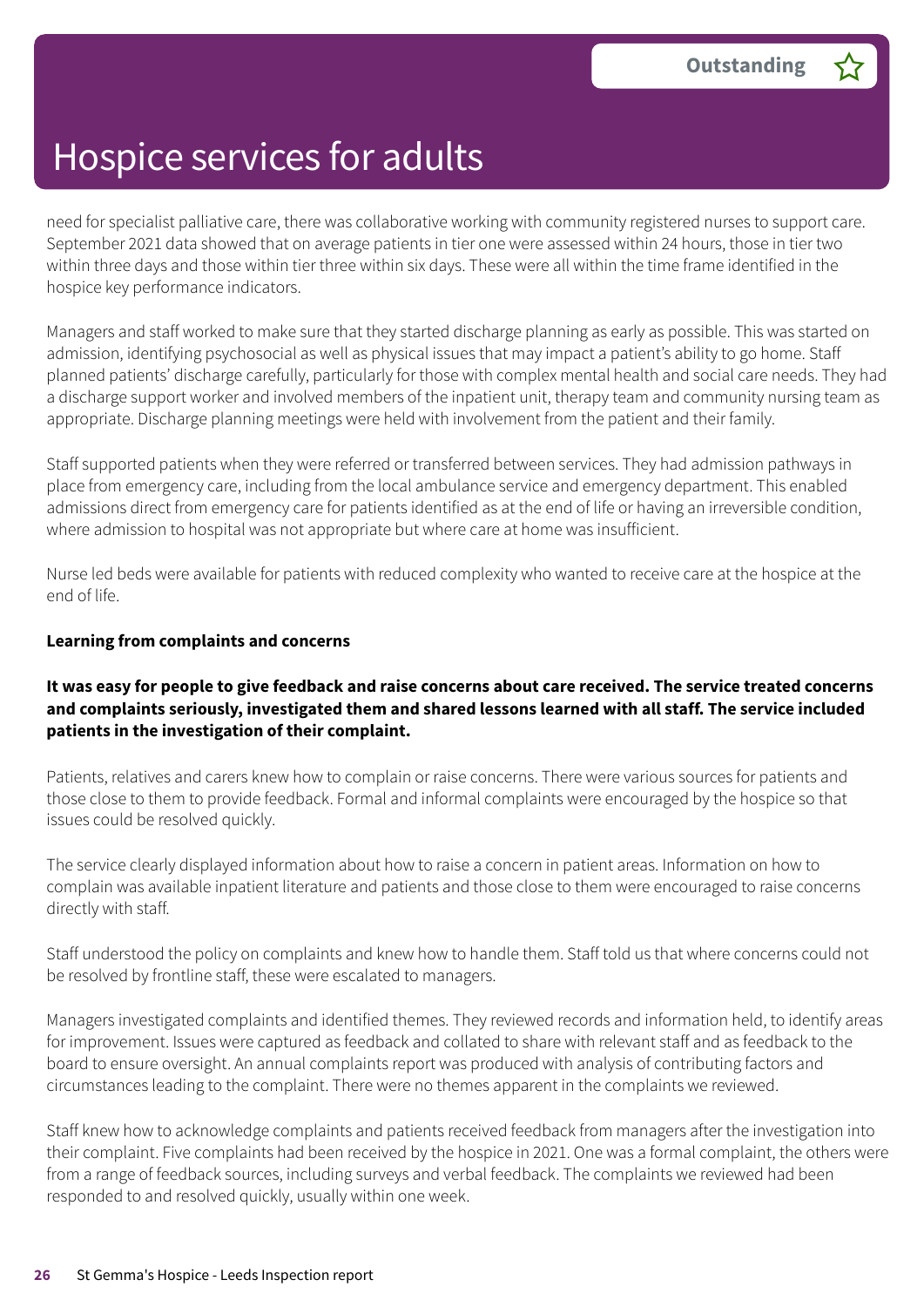**Outstanding –**

### Hospice services for adults

Managers shared feedback from complaints with staff and learning was used to improve the service. Feedback was given to staff working in the department where the complaint originated. Records showed that relevant staff were involved in reviews and information from this was shared with the wider team to ensure learning.

#### **Are Hospice services for adults well-led?**

Our rating of well-led stayed the same. We rated it as outstanding.

#### **Leadership**

#### Leaders had the skills and abilities to run the service. They understood and managed the priorities and issues the service faced. They were visible and approachable in the service for patients and staff. They supported **staff to develop their skills and take on more senior roles.**

Leaders demonstrated high levels of experience, capacity and capability. They understood the challenges and priorities of the service and proactively sought to address them. They worked collaboratively with partner organisations, stakeholders and other services to deliver high-quality and patient centred services.

There was a clear management structure with defined lines of accountability. The day to day management of the service was the responsibility of the hospice leadership team. This included the chief executive officer, chief nurse, chief medical officer, chief operating officer, director of transformation and culture and director of income generation. They were supported by a senior leadership team that included department leads and senior clinical staff. The hospice leadership team was accountable to board of trustees.

Trustees were kept well informed of what was happening within the hospice. The hospice committee structure ensured that information was appropriately shared and cascaded, with clear lines of accountability.

Staff we spoke with told us that leaders were visible, approachable and supportive. There were development opportunities for staff to enhance their skills. Staff had the opportunity to attend additional training to improve their competence and develop skills to take on senior roles and responsibilities. Staff told us there were good training courses available and that the senior leaders supported them to achieve their aspirations.

#### **Vision and Strategy**

The service had a vision for what it wanted to achieve and a strategy to turn it into action, developed with all **relevant stakeholders. The vision and strategy were focused on sustainability of services and aligned to local plans within the wider health economy. Leaders and staff understood and knew how to apply them and monitor progress.**

The hospice had a vision to meet the needs of people with a terminal illness and those close to them with care, compassion and skill. Hospice values focused on treating people with kindness, empathy, compassion and respect while aspiring to learn and striving for excellence and delivering high standards of care.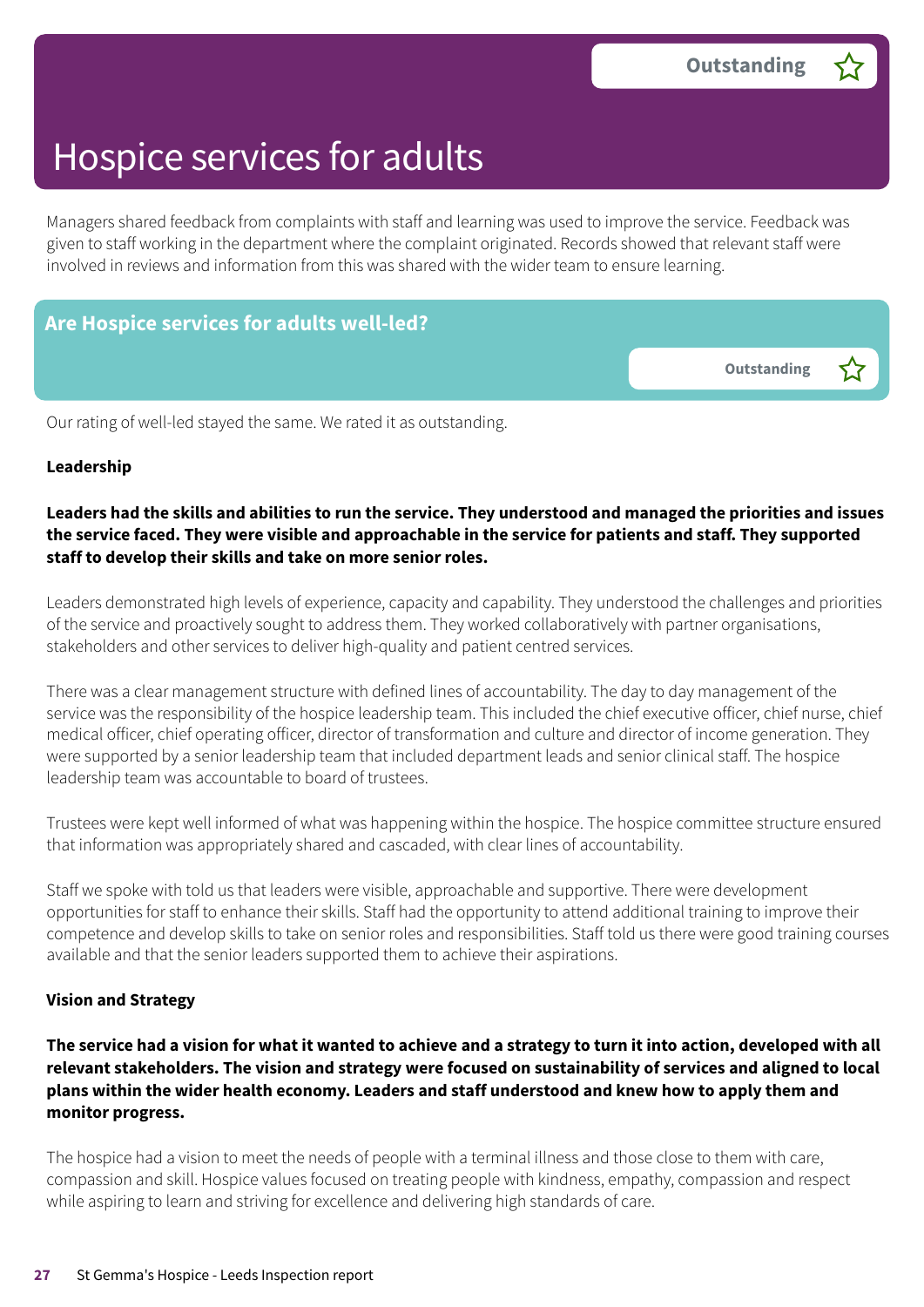They had developed a 10-year strategy that focused on improving care through research, education and practice, working in partnership and developing services to meet the needs of more people in the future. The hospice strategy was aligned with local plans, including the Leeds Adult Palliative and End of Life Care strategy that they had developed in line with other local services through the Leeds Palliative Care Network.

The strategy had been designed in collaboration with stakeholders including staff, patients, commissioners and other local providers. Progress against the delivery of the strategy was monitored by the board of trustees and the hospice leadership team. The annual quality account included priorities for improvement and an evaluation of achievements to date.

#### **Culture**

#### Staff felt respected, supported and valued. They were focused on the needs of patients receiving care. The **service promoted equality and diversity in daily work and provided opportunities for career development.** The service had an open culture where patients, their families and staff could raise concerns without fear.

The hospice had an inpatient unit culture project led by the director of transformation and culture as part of a culture improvement programme. This was in response to cultural issues previously identified. The aim of the role was to focus on building confidence within the team and minimising isolation felt by staff as a result of the pandemic. Staff received additional training in communication and a communication strategy was implemented. Specific actions included the development of safety huddles, team away days, reorganisation of teams, improving recruitment and retention of staff and reflecting on the hospice values. External coaching was provided with a focus on performance management and improving the overall culture of the service.

Since the beginning of the pandemic leaders had focused on staff wellbeing. This included the development of a wellbeing hub, daily debrief, an employee assist programme and activities to promote wellbeing. For example, during 2021 wellbeing week activities provided included stress management, health checks for staff and mental health in the workplace. Other activities facilitated by the hospice included a mobile pizza van, afternoon tea for retail staff, flower arranging, quizzes, fine art, yoga, Zumba and a lunchtime walk. In addition, in recognition of the work staff had done during the pandemic, staff had been given an additional 'wellbeing' day off.

Equality and diversity were promoted within the hospice. The hospice had worked to identify gaps and improve access to hospice services for patients across the city. However, they identified that this was not reflected in the workforce. For example, 19% of people living in the city were from black, Asian and minority ethnic (BAME) groups, whereas staff from these groups made up just 7.5% of the hospice workforce. In 2020 they set up a multicultural network, inviting all staff from a minority ethnic background working across all hospice services to attend. The network aims included sharing experiences, raising the profile of the contribution of minority ethnic staff, developing and maintaining a representative workforce, influencing strategy and development and ensuring all staff reached their potential.

#### **Governance**

**Leaders operated effective governance processes, throughout the service and with partner organisations.** Staff at all levels were clear about their roles and accountabilities and had regular opportunities to meet, **discuss and learn from the performance of the service**.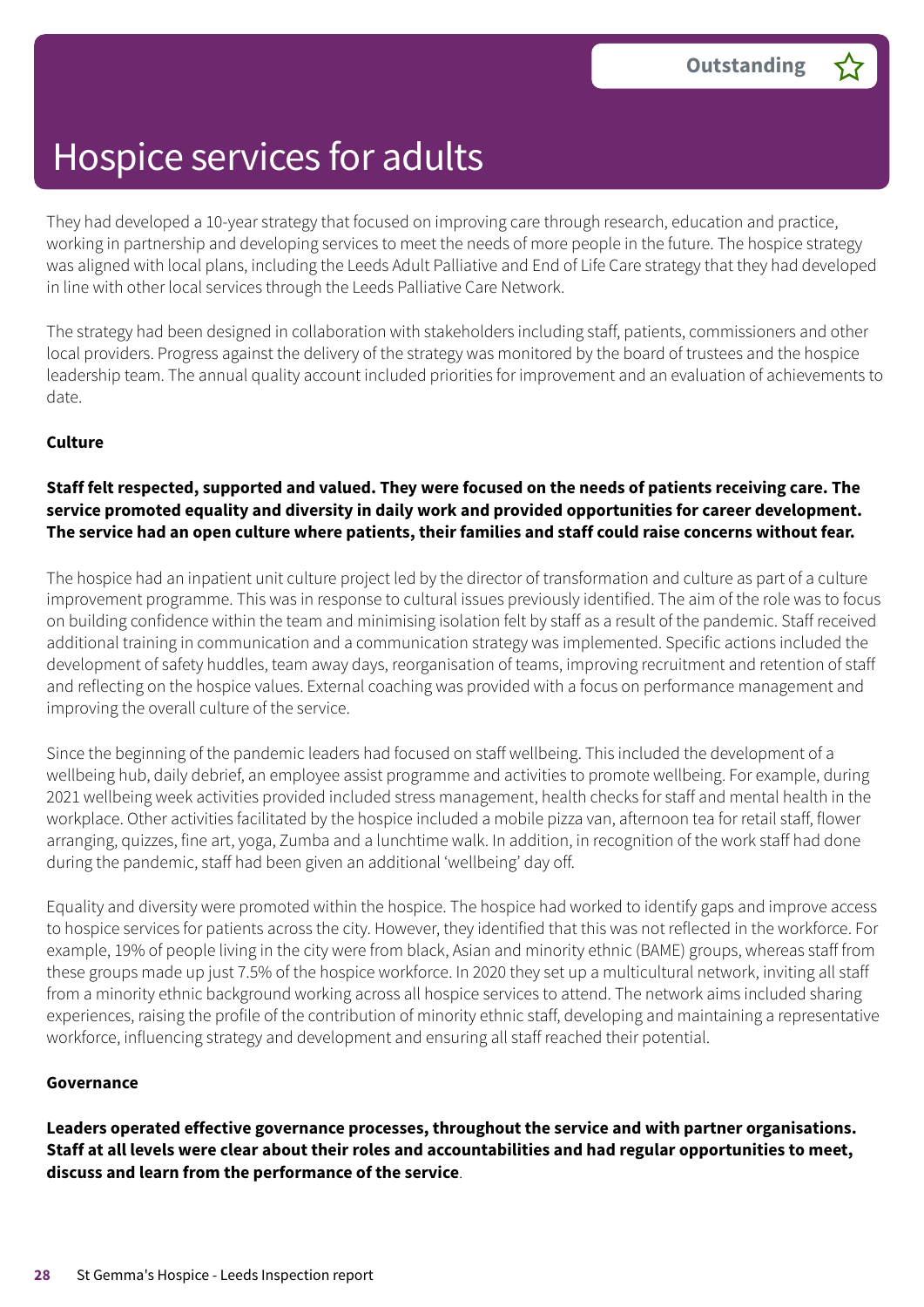There were effective governance structures, processes and systems of accountability and a clear governance framework to support the delivery of the hospice strategy. The hospice leadership team were accountable to the board of trustees through various sub-committees. For example, a clinical and academic governance committee, finance and business and corporate governance committees. Senior leaders reported back to the board, providing summaries, meeting outcomes and action points.

Quality assurance, clinical leadership, senior leadership and hospice leadership meetings were regularly held. A range of monitoring and quality performance data including quality improvement and assurance audits, safety incidents and risks, training compliance, staffing, complaints and patient experience feedback were reviewed at these meetings.

Staff were clear about their roles and accountabilities and who to report to. Staff were committed to improving the quality of service and maintaining high standards of care. They were involved in discussions about the performance of the service and were encouraged to report issues and work together to learn and develop the service.

There are arrangements in place to manage and monitor contracts and service level agreements with partners and third-party providers. Contract reviews were informed using quality indicators and feedback.

#### **Management of risk, issues and performance**

#### **Leaders and teams used systems to manage performance effectively. They identified and escalated relevant risks and issues and identified actions to reduce their impact. They had plans to cope with unexpected events. Staff contributed to decision-making to help avoid financial pressures compromising the quality of care.**

There were clear processes for identifying and mitigating risks. There were clinical, operational and board assurance risk registers. Environmental risks such as fire safety and equipment use had been mitigated using regular assurance checks in line with guidance.

Individual risk assessments were carried out for each patient on admission and reviewed regularly during admission. Risks from falls and pressure ulcers were mitigated with appropriate measures such as the use of safety and pressure relieving equipment.

Environmental risk assessments were undertaken by internal facilities staff and external contractors. There were effective arrangements in place to mitigate the risks from fire, legionella and slips, trips and falls.

Current and future performance was monitored through a range of information and we saw evidence of this in quality and performance reports. Information included safety measures, feedback and performance against key performance indicators. This information was shared with commissioners as part of ongoing performance monitoring. The hospice benchmarked themselves against another local hospice as part of quality assurance processes.

The hospice reviewed services and took action to make changes where risks to sustainability were identified. For example, in 2019 they had introduced a triage model to the community nursing teams. This saw the implementation of a three-tiered approach to clinical nurse specialist referrals due to an increase in complexity of patients' needs. As a result, they had developed a clear referral, assessment criteria with guidance on the regularity of contacts based on the complexity of needs for each individual patient.

#### **Information Management**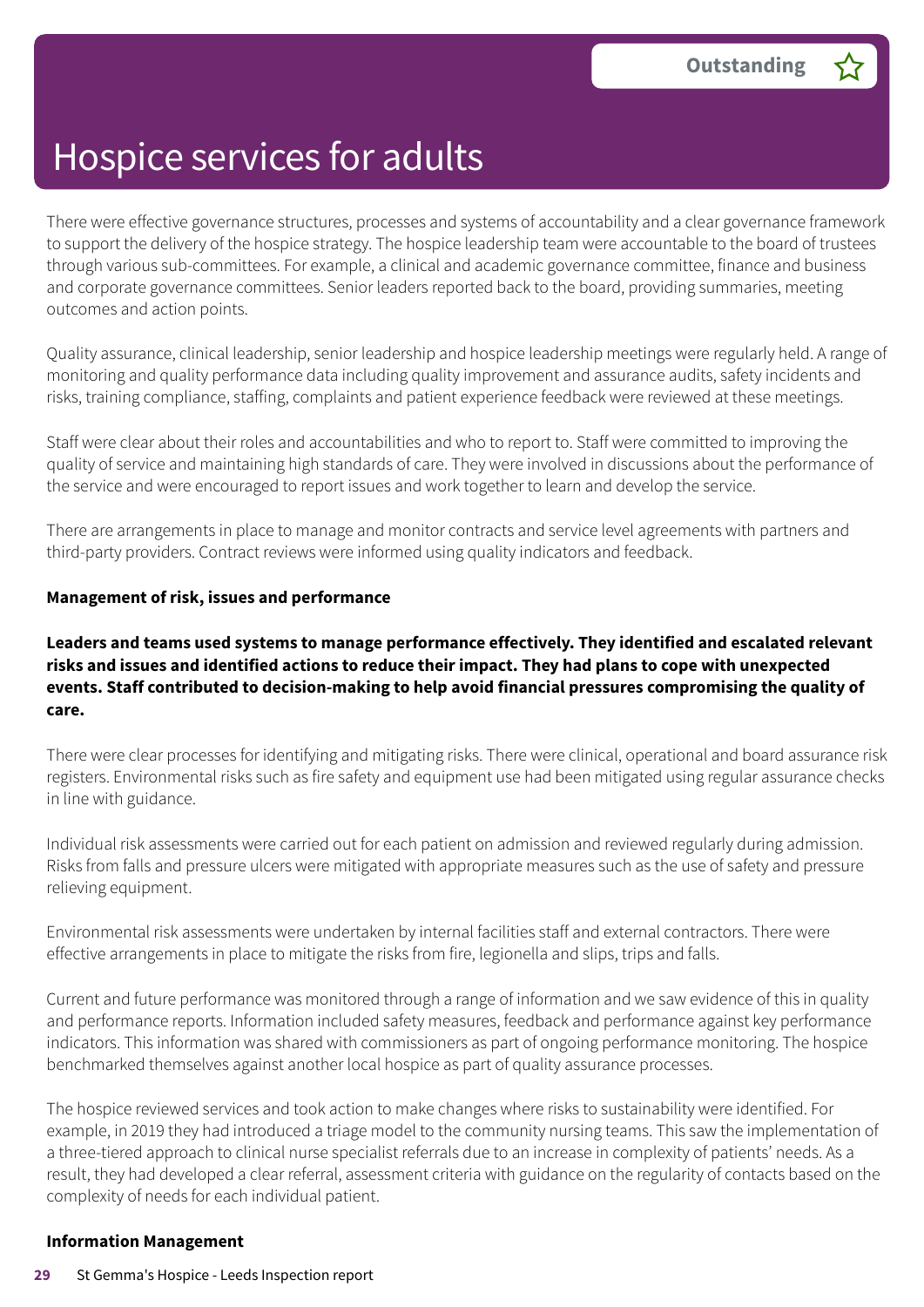The service collected reliable data and analysed it. Staff could find the data they needed, in easily accessible **formats, to understand performance, make decisions and improvements. The information systems were integrated and secure. Data or notifications were consistently submitted to external organisations as required.**

There was a holistic understanding of performance and this was integrated with patient and family views and information on quality. Integrated management information systems were used to support informed decision making. Clear performance measures were evaluated and reported on. Staff had access to integrated quality and performance data. This included incidents, staffing, patient and family feedback, complaints and service activity performance. Service performance was tracked over time to support the identification of areas for improvement. Where variations in performance were apparent, action was taken to make improvements.

There were effective arrangements to ensure data and statutory notifications were submitted to external bodies, as required. This included local commissioners and the Care Quality Commission (CQC). Quality dashboards were shared with commissioners to report on performance.

Staff had access to up-to-date information about patients' care and treatment. The system was aligned with those used by local GPs and community services to ensure integration and access to information. The information systems were secure, with systems encrypted and password protected.

#### **Engagement**

#### **Leaders and staff actively and openly engaged with patients, staff, equality groups, the public and local organisations to plan and manage services. They collaborated with partner organisations to help improve services for patients.**

The hospice worked in partnership with other services to ensure the end of life care needs of the local community were met. They hosted the Leeds palliative care network, working with NHS, community and voluntary services to improve care.

Staff views were sought and acted on. There was a hospice engagement group with representation from all services and departments within the hospice. An in-house staff survey was undertaken in 2020 to find out about staff experience of working at the hospice during the pandemic. Results showed that 94% were satisfied with how services were managed and were confident in the service's ability to plan for the future. Results for communication were 86% and support for wellbeing was 85%. Hospice leads recognised the importance of staff engagement and participated in the Times top 100 'not for profit' organisations staff survey, moving from 76th in 2017 to 18th in 2020. The surveys helped identify key areas for focused improvement. This included improving engagement, work-life balance, improved interdepartmental collaboration and building a wellbeing focus. Progress had been made against the identified objectives. This included action to develop a range of staff wellbeing initiatives. Staff told us they felt listened to and able to contribute to improving quality within the hospice.

There was a whistleblowing policy in place with clearly identified 'speaking up' guardians and champions so that staff knew who to contact if they had concerns. Staff we spoke with told us they felt able to raise concerns without fear and believed that their concerns would be listened to and acted on. We saw evidence of this when reviewing the actions taken by the hospice to address concerns as they arose.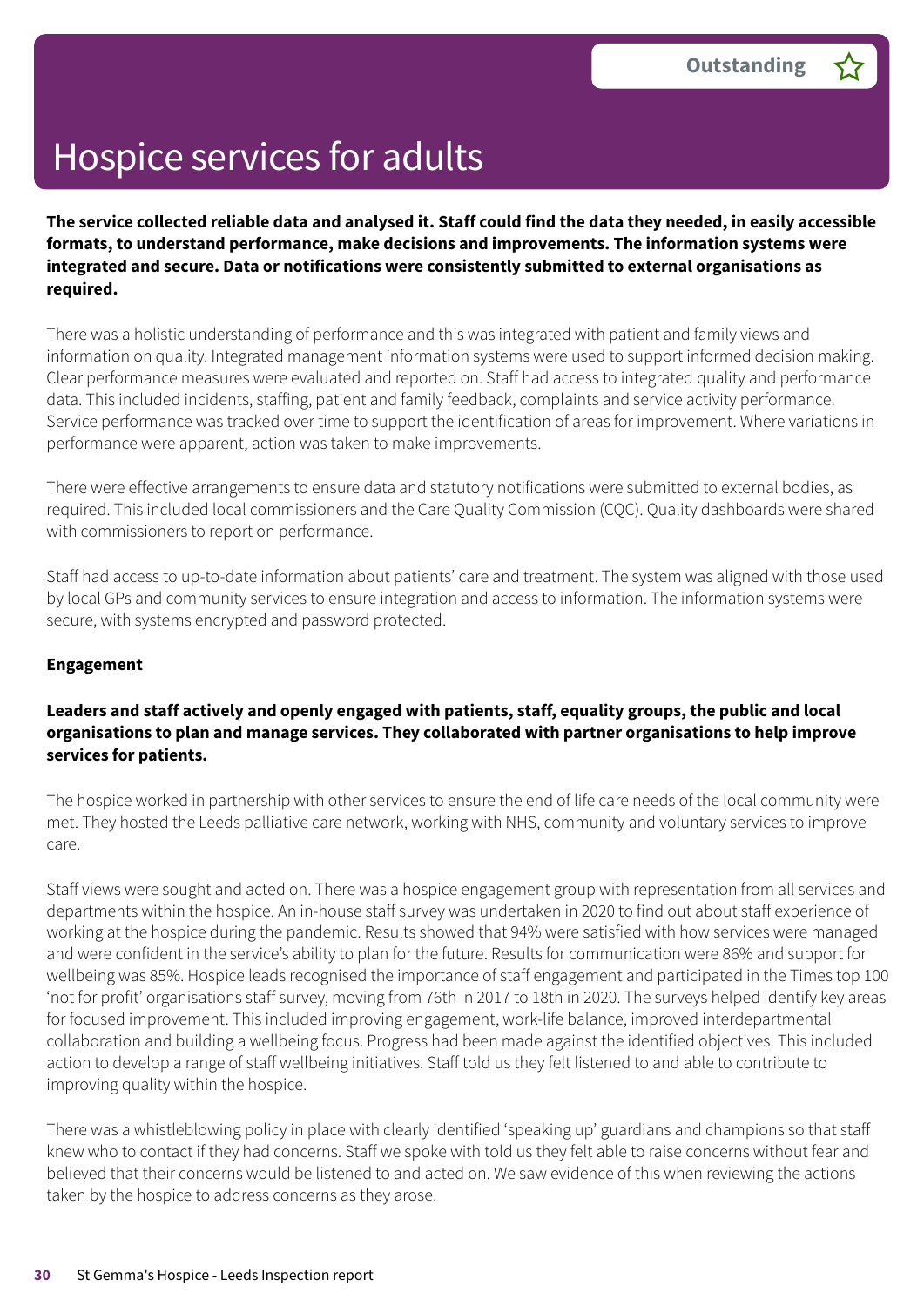Patient and family views were collated through a range of surveys and feedback mechanisms including real time feedback, patient surveys and a bereaved carers survey. Results were collated using a reporting dashboard and feedback was captured within a service improvement register to with key considerations and actions. Emerging and recurring themes were identified. Results from surveys of patient and family views were consistently positive about their experience within the hospice.

#### **Learning, continuous improvement and innovation**

#### **All staff were committed to continually learning and improving services. They had a good understanding of quality improvement methods and the skills to use them. Leaders encouraged innovation and participation in research.**

There were a range of quality improvement activities within the hospice and staff actively participated in these. We saw that services were regularly reviewed to ensure they met the needs of patients and the local community. There were clear quality improvement aims within the annual quality account that included safety, patient experience and effectiveness. The quality account was reviewed and updated annually.

Innovation was at the heart of delivering high quality end of life care and staff and leaders worked collaboratively with other providers in the local community to develop these. They worked in partnership to identify health inequality within the wider health system. Improvement activities included increasing access to services for patient groups that were underrepresented. Examples included inclusion activities to engage with more diverse groups within the local community to expand access to services for people from minority ethnic backgrounds. Specific activities included working with the hospice involvement group to raise awareness of services for advocates in their local communities and holding a myth buster event for migrant services in the city. In addition, the hospice had developed a widening access project for homeless and vulnerably housed people in the city.

The hospice continually evaluated the services in relation to the complexity of patients and took action to meet those needs, including training staff in supporting patients requiring aerosol generating procedures so they could expand access to patients with related complex needs.

The hospice participated in and led research projects relating to improved palliative and end of life care. As a result of this the hospice's academic unit of palliative care were invited to submit evidence from their research to the All-Party Parliamentary Group on End of Life Care which made recommendations to Department of Health. The lead academic, on behalf of Faculty of Pain Medicine, led the development of an NHS specification for provision of specialist pain services for patients with cancer and other advanced diseases. This multi-stakeholder initiative involved the Faculty of Clinical Oncology, Royal College Physicians and Association for Cancer Physicians and built on research contributions to NICE opioids guidance and NHS Service Standards for cancer pain. The specification was published in autumn 2018 and was intended to improve access to better pain management for patients with cancer and reduce variation across the UK.

Members of the hospice clinical and academic team had actively participated in publishing research articles. These included national and European journals, sharing best practice in relation to aspects of palliative care including pain management and identifying patients with palliative care needs.

In 2017 the hospice was the first hospice to be recognised as a university teaching hospice, reflecting their research and teaching activity in collaboration with the local university. Feedback from the chief executive of the local medical school described the research from the hospice team as pioneering.